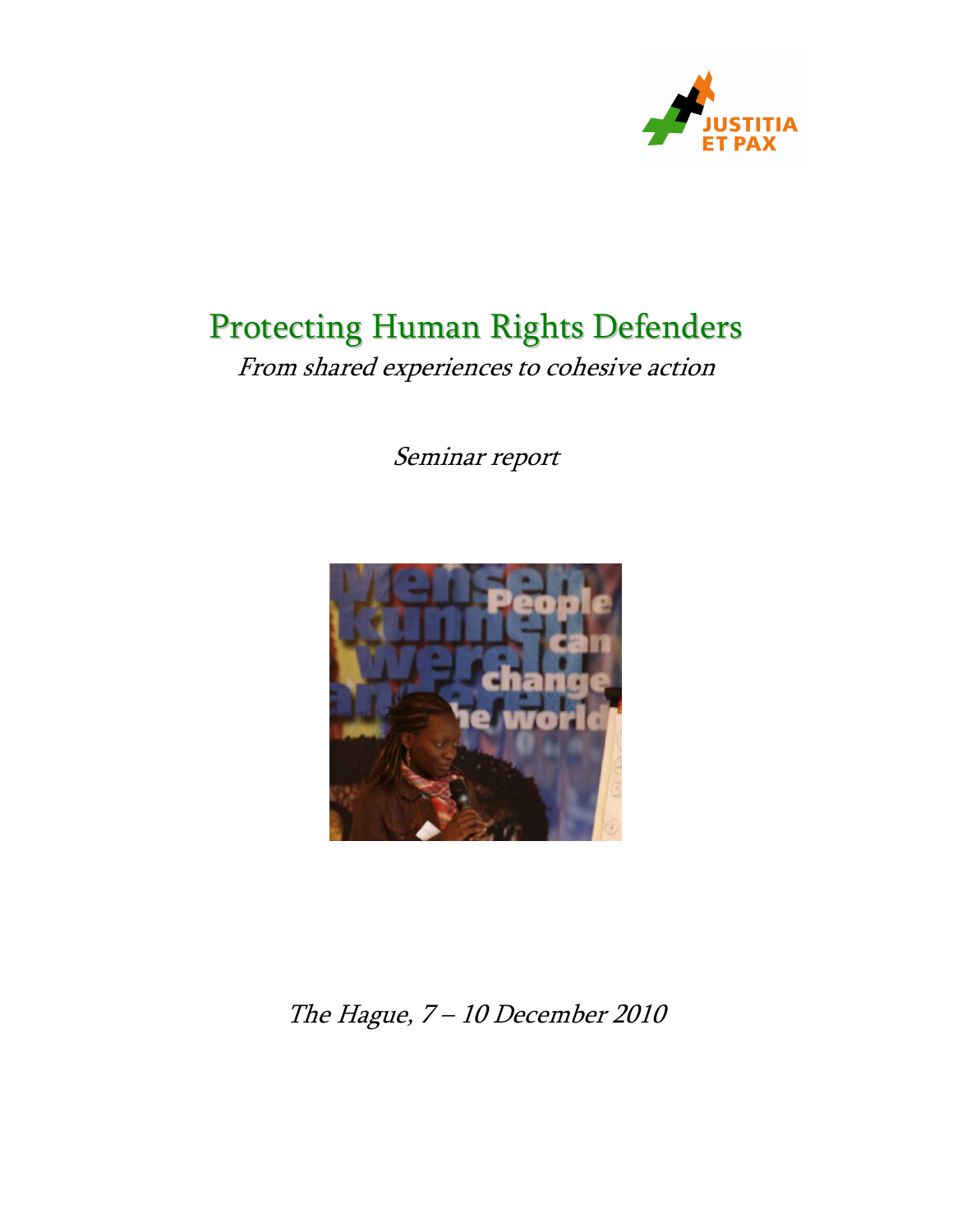# Protecting Human Rights Defenders

From shared experiences to cohesive action

Seminar report

### Justitia et Pax Netherlands

P.O. Box 16334, 2500 BH, The Hague, the Netherlands T +31 70 3136800 F +31 70 3136801 E info@justitiaetpax.nl I www.justitiaetpax.nl

Justitia et Pax Netherlands greatly appreciates the financial support provided by the Dutch Ministry of Foreign Affairs and the Taiwan Foundation for Democracy.





Ministerie van Buitenlandse Zaken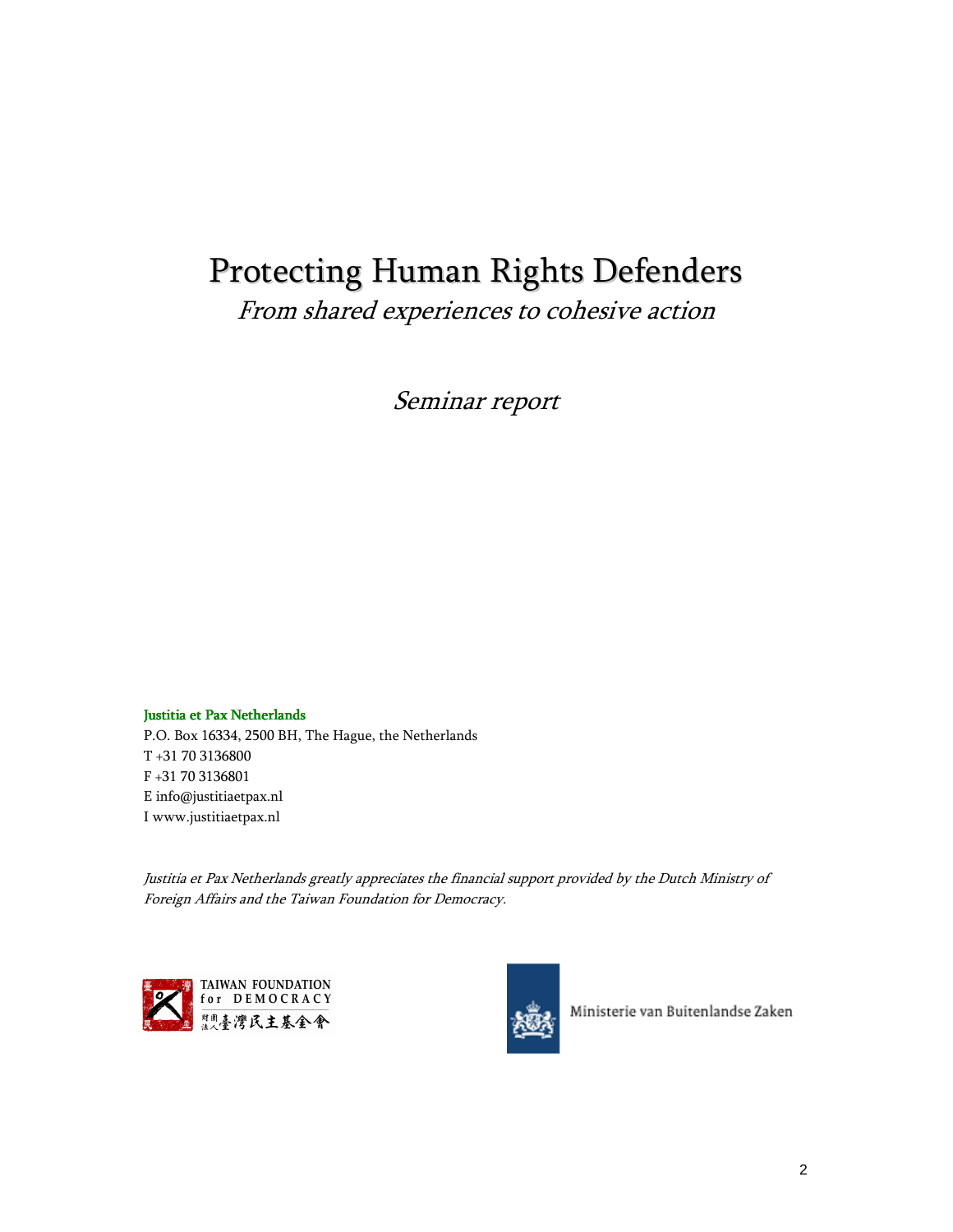# TABLE OF CONTENTS

| Г                |                                                                                                    |  |
|------------------|----------------------------------------------------------------------------------------------------|--|
| п                |                                                                                                    |  |
|                  | Getting the local community involved in a specific human rights issue by Justine Masika Bihamba  8 |  |
|                  |                                                                                                    |  |
|                  |                                                                                                    |  |
| Ш                |                                                                                                    |  |
|                  |                                                                                                    |  |
|                  |                                                                                                    |  |
|                  |                                                                                                    |  |
|                  |                                                                                                    |  |
| IV               |                                                                                                    |  |
| V                |                                                                                                    |  |
|                  |                                                                                                    |  |
| Annex I          |                                                                                                    |  |
| <b>Annex II</b>  |                                                                                                    |  |
| <b>Annex III</b> |                                                                                                    |  |
| <b>Annex IV</b>  |                                                                                                    |  |
| <b>Annex V</b>   |                                                                                                    |  |
| <b>Annex VI</b>  |                                                                                                    |  |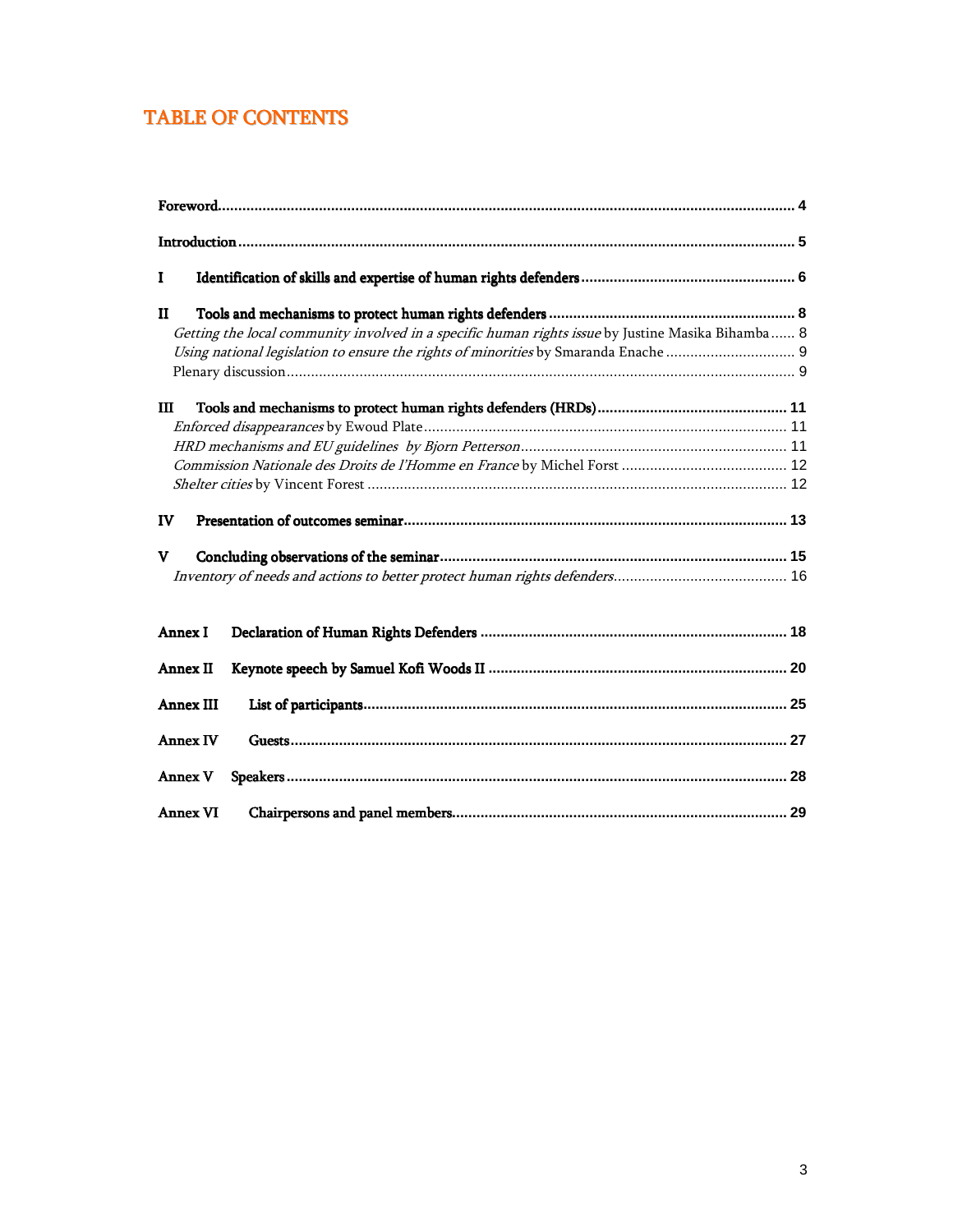## Foreword

During my 27 years with Justitia et Pax, working in the human rights field, I have met internationally celebrated heroes, laureates of the Nobel Peace Prize, veteran human rights defenders, but I have also met many less celebrated and even unknown individuals working at grassroot level, people of great valour and heart, committed to a noble cause, with long records of personal sacrifice. In their stories I found hope and inspiration.

They spoke to me of the causes to which they have devoted their lives, and for which they are even willing to sacrifice them. These human rights defenders are mostly unknown beyond their national boundaries, sometimes not even beyond the boundaries of the village or the region where they live.

Justitia et Pax has organized a seminar for these grassroots human rights defenders, who remain anonymous and undertake their work often at great personal risk to themselves and their families, to promote women's and children's rights, religious freedom and minority rights. From 7 - 10 December 2010 they gathered in The Hague, the Netherlands to discuss their work and their needs. The central question was how we could strengthen their work and the mechanisms needed for their protection?

The human rights defenders presented and discussed cases from their own experience and external experts explained and discussed the practical implementation of international protection mechanisms for human rights defenders. The results were presented to a wide audience at the closing ceremony, which marked the start of the political advocacy campaign.

This rapport provides a summary of the programme, the conclusions reached and the results that were achieved. We hope that in reading it you will feel a sparkle of the inspiration we have all felt.

In conclusion I would like to thank the participants for their active participation and their positive contributions. Their continuing work and commitment is an inspiration for us all.

ranth

Victor Scheffers Director Justitia et Pax Netherlands

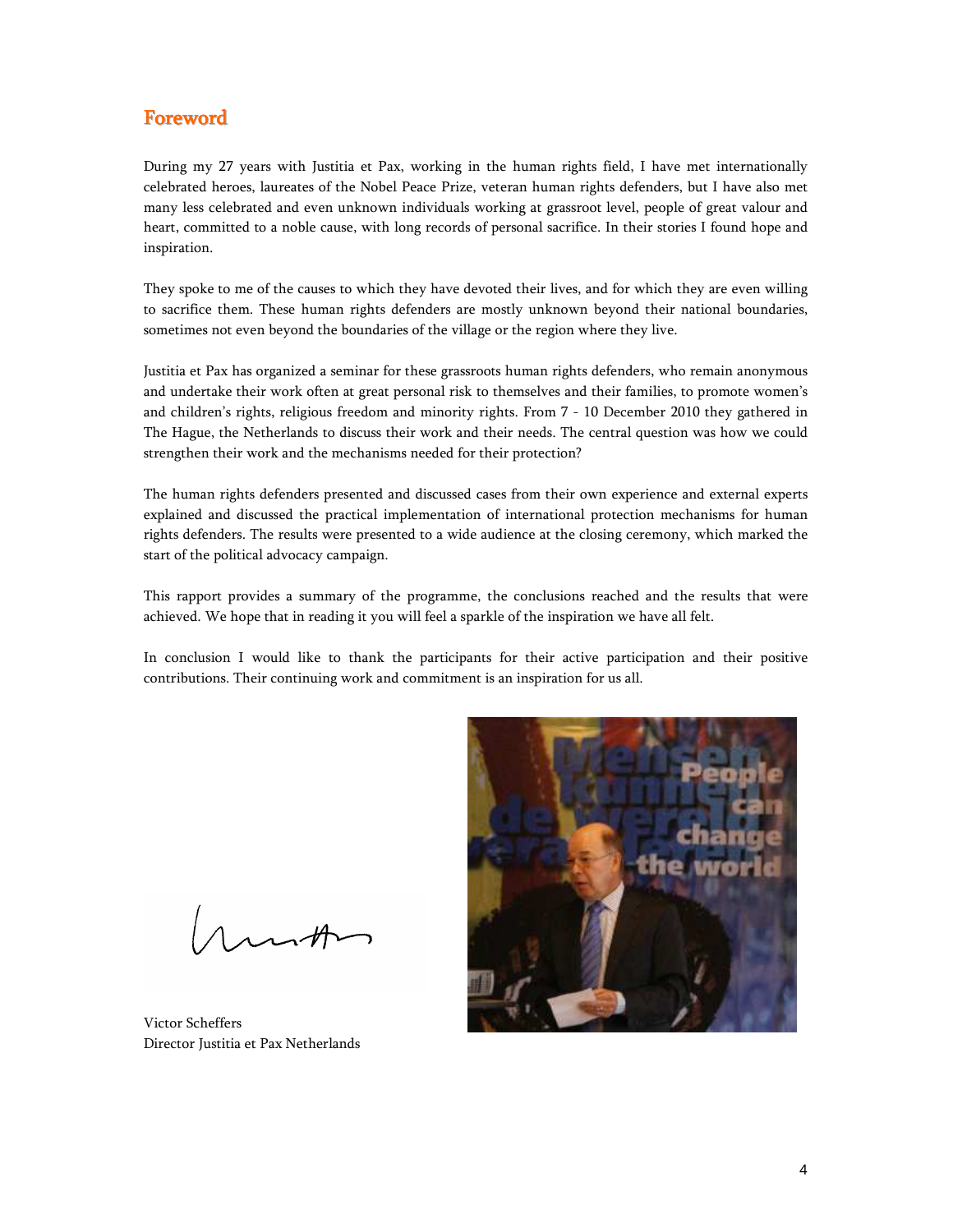## **Introduction**

All international partners of Justitia et Pax Netherlands are human rights activists. They report and denounce human rights violations in their countries, and assist victims of human rights violations. By doing so, they put themselves and their families at risk. In the Democratic Republic of Congo (DRC) for example, a structural increase of threats, disappearances and killings of activists was observed, in the year prior to the 2010 presidential elections.

This seminar brought together partners of Justitia et Pax Netherlands from Asia, Africa, and Eastern Europe. They shared their experiences and expressed their needs in respect to their work as human rights defender, both in terms of urgent response as well as in terms of structural support. What role is expected from Justitia et Pax, and what is expected from the international community as a whole?

The objective of the seminar was first to identify specific expertise and skills that human rights defenders need in order to strengthen their work at all levels. Secondly, through presentations and discussions, an overview of tools and mechanisms would be identified that could strengthen the work of human rights defenders. Justitia et Pax took this opportunity to integrate some of the identified needs in their activity for 2011. See page 13 for a summary of Justitia et Pax's commitments for 2011.

The report highlights of outcome of the discussions on the *specific needs* of human rights defenders. Throughout the report several *action points* are outlined to be followed-up in 2011. These action points will be summarised in the *conclusion* (page 16).

The *Declaration* that was drafted to present at the official meeting on the 10<sup>th</sup> of December is enclosed in the Annexes (pp 15 & 16), as is the keynote speech of Samuel Kofi Woods (pp 17 - 20). You will find the programme, lists of participants, speakers and chairs to this seminar on pages 21 to 25.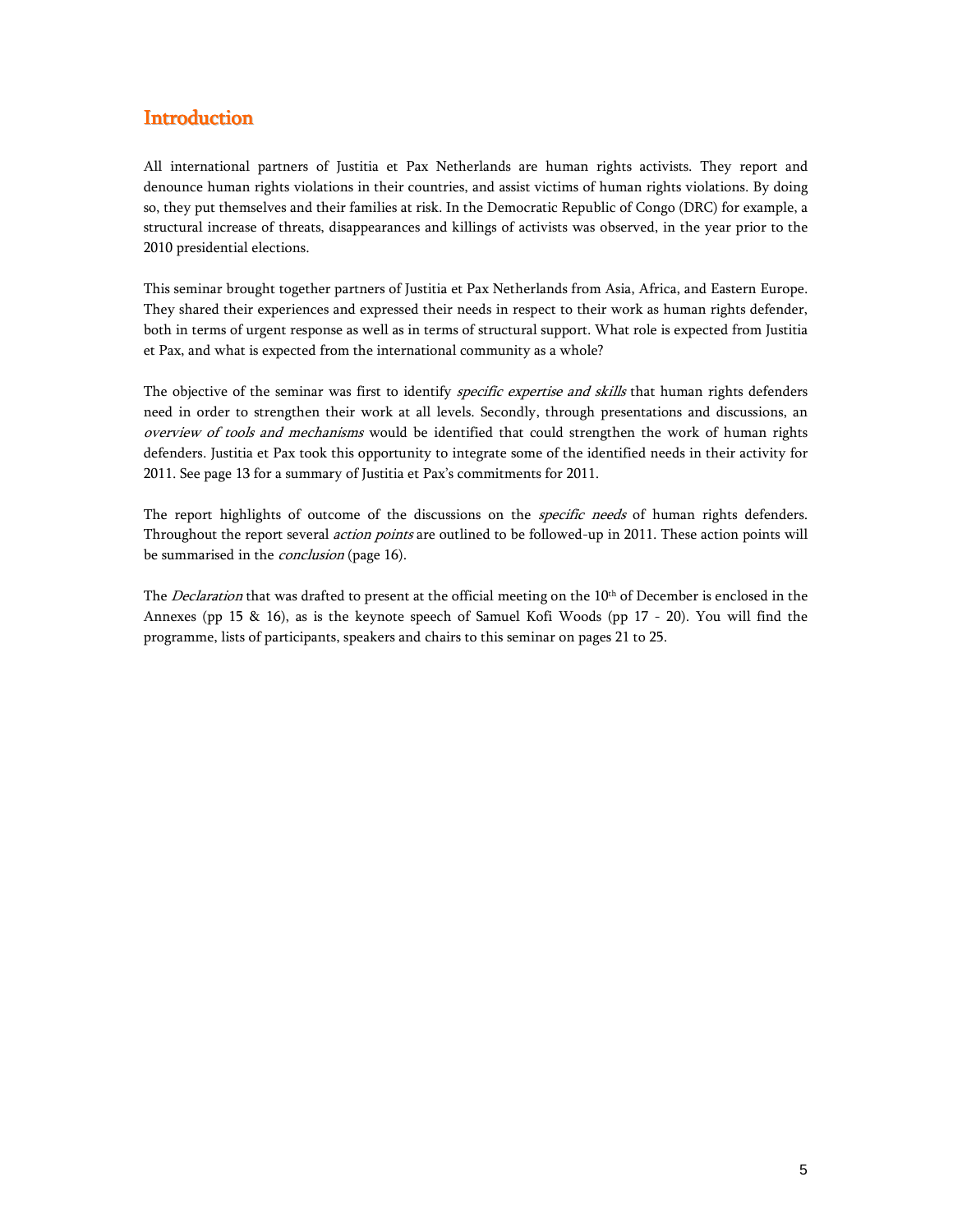Don't ever ask why but ask why not! By asking why not you unveil the enormous strength of the human spirit Kofi Woods, 7th of December speech

### I Identification of skills and expertise of human rights defenders

Opening, December 7

Victor Scheffers, director of Justitia et Pax Netherlands opened the seminar by welcoming all participants, recommending them to use these days for their own benefit. Most important for the seminar is to find out what human rights defenders need: from each other, from governments and from partners like Justitia et Pax. Human rights defenders' experiences and advice is needed to improve support for their work.

During the course of the seminar different participants and experts were requested to share some of their experiences as a human rights defender or to share some of their activities. Samuel Kofi Woods, human rights defender and the Minister of Public Works of Liberia, opened the discussion on the needs of human rights defenders by describing part of his personal history and his personal perspective on needs.

Mr. Woods started to be fascinated by humanity and the value of life at an early age. He acquired a great love for people who, whilst living under dire circumstances, managed to survive and raise families. As a youngster he organised community projects in his own environment: a large city slum.

As a student leader he regularly protested against government decisions. Studying law, he learned more and more how life in Liberia should be and could be improved. Because of his criticism of the regime, he was forced into hiding and seeking refuge. During seven years he never remained at the same address for more than two days. Mr. Woods later joined the Justitia et Pax commission in Liberia. To save his life, he had to flee the country and remain in the Netherlands for a while. This stay enabled him to recover and educate himself. Later he returned to help rebuild his war-torn motherland as a Minister of Labour and now Public Works.

Being a human rights defender wasn't a matter of choice in his personal case. One day he just found himself defending the rights of others. Mr. Woods is convinced everybody in his or her particular situation could do the same. By not asking "why?" but "why not?" a world of possibilities will open up.

According to Mr. Woods, human rights defenders are in need of: 1) building national and international networks and partnerships and sustainable alliances, 2) sharing information within these networks 3) engaging in advocacy 4) building relationships with media 5) creating awareness.

### Group discussions Group discussions

The different personal needs and challenges faced by human rights defenders (HRDs) were discussed in groups.

First of all, human rights defenders (HRDs) need commitment and passion. Additionally, it is necessary to know the local laws, national laws and international human rights standards and mechanisms. Being mediaaware and undertaking political lobby is essential, as well as developing personal relationships with important stakeholders in society. Skills such as strategy planning and awareness of intercultural differences are also important. Furthermore, a human rights defender needs to be a role model and to set the example for the rest of society.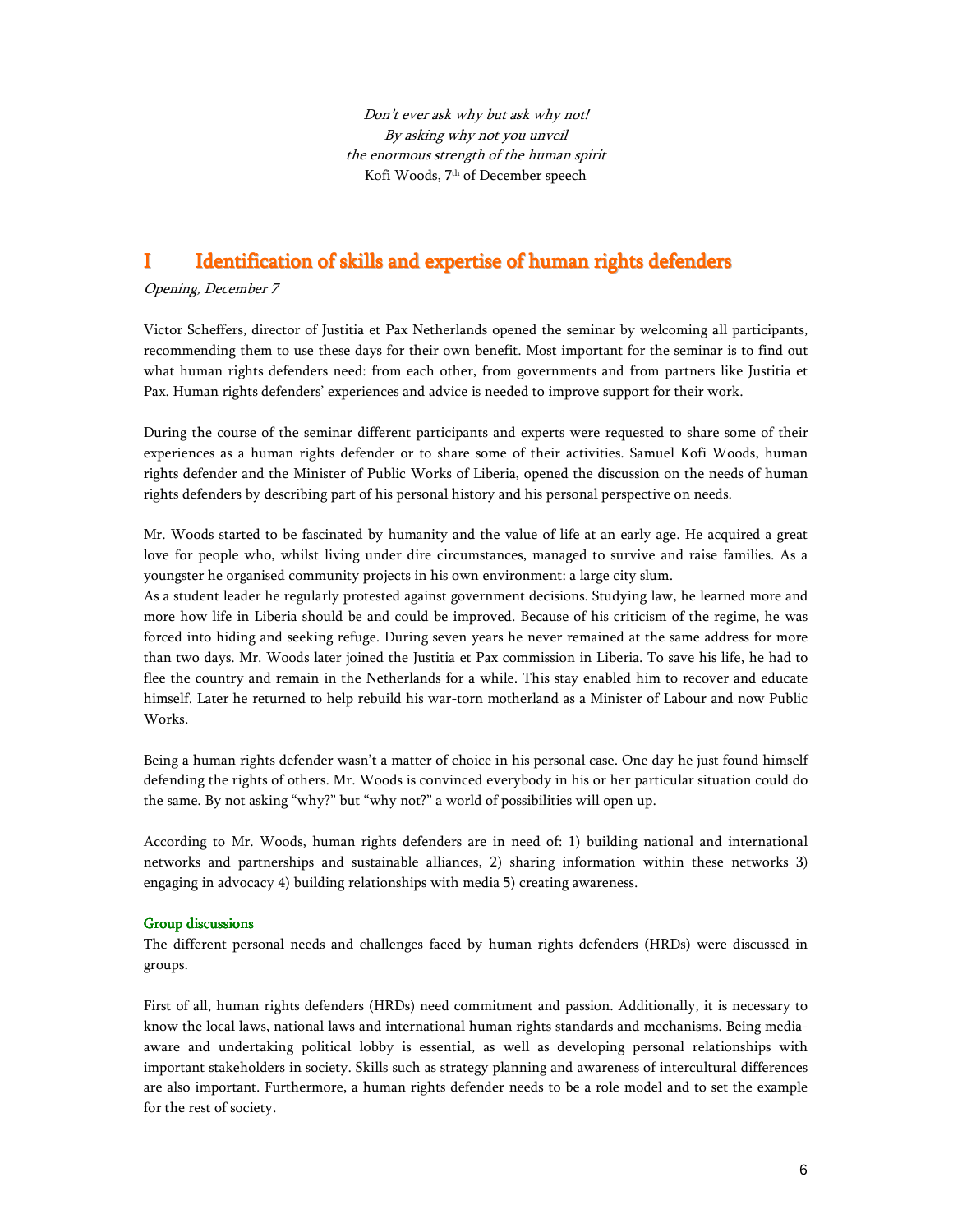How can the international community support the needs of human rights defenders? The following suggestions were made: the creation of a UN fund for Human rights defenders; the realisation of rapid and well-functioning protection mechanisms; support from partner organisations in publishing reports (of human rights violations); assistance from partner organisations in advocating at diplomatic missions, with public officials and with international institutions.

Finally, the following challenges were raised during the plenary session: Illiteracy and lack of internet access of the most marginalized and other sources of information; armed groups that make working in certain areas practically impossible; donor doctrines: tendency to think according to 'programmes' and thus obstructing long-term commitments and much needed local creative ideas; the difficulty of keeping sufficient welltrained and reliable staff. Please see page 17 for the complete list of identified needs.

### Migrant detention in the Netherlands

Jakob de Jonge of Justitia and Pax Netherlands was requested to give a presentation on a pressing human rights issue in the Netherlands, that of migrants' detention in the Netherlands.

The political climate in Europe is becoming less open, less protective and more self-centred. Refugees and migrants are more often seen as profiteers, rather than fellow human beings looking for a safe and better future. The detention system in the Netherlands is designed to scare people from travelling to the Netherlands and to apply for asylum and to punish those who try to stay in the Netherlands without a legal permit. Although the Netherlands could not really be called a human rights abuser, like many other countries, it also isn't the lightening example of how things should work.

### Practical tools

The strategy of *naming and shaming* publicly was mentioned in Jakob de Jonge's speech when advocating for change in policies. In politically sensitive cases, it might be essential to gain the public opinion on your side: this could be part of the advocacy strategy.

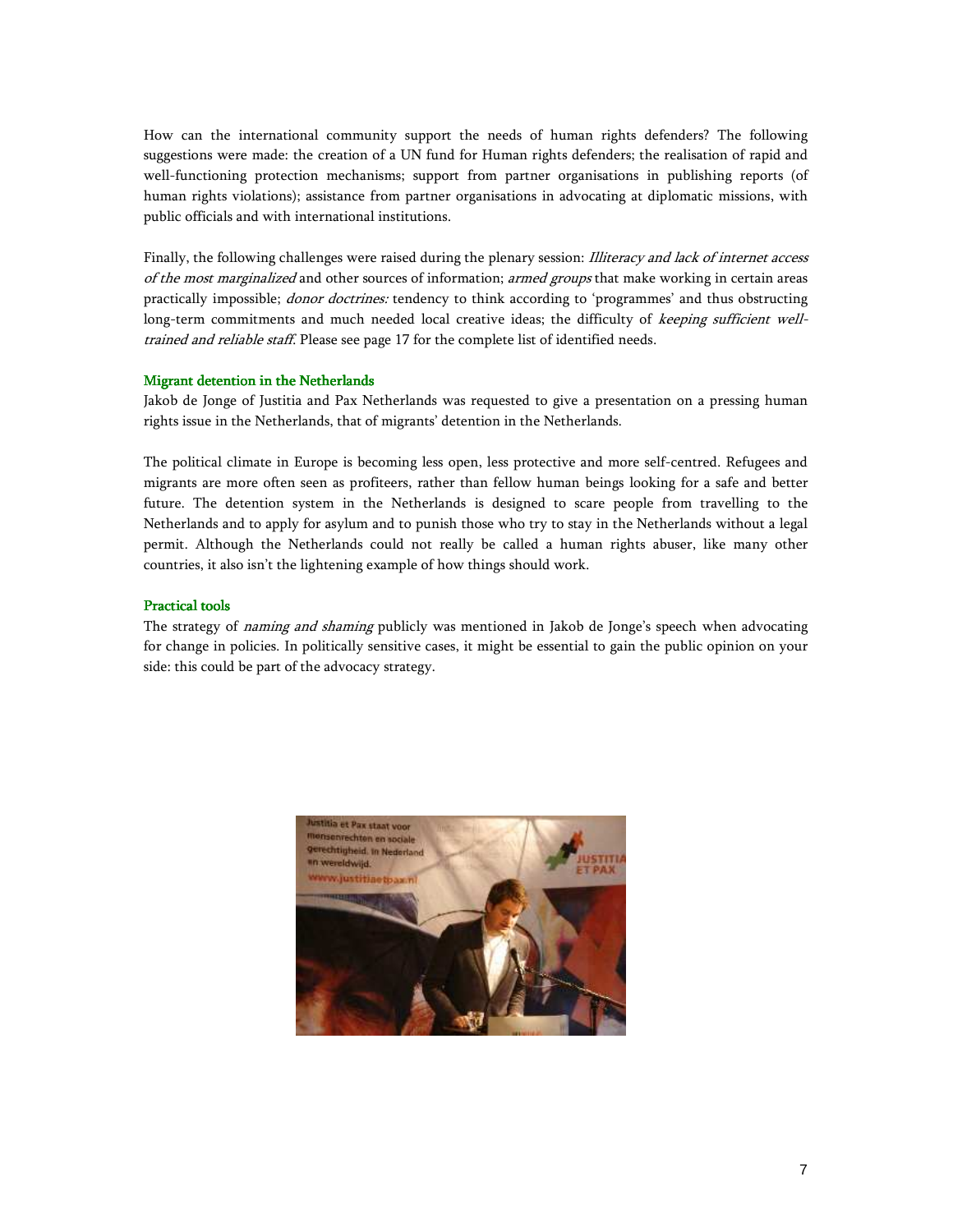Solidarity, solidarity from inside and outside is a fundamental need for human rights defenders

### II Tools and mechanisms to protect human rights defenders

Day two, 8<sup>th</sup> of December

Three participants were asked to describe how they use different mechanisms to defend human rights in their respective communities.

### Effective advocacy at the international level by Manjula Pradeep

Manjula Pradeep shared her personal journey and transformation from a child in an oppressed Dalit community into a national and international acclaimed human rights defender promoting Dalit and Dalit women's rights. She finds her inspiration in the communities affected by discrimination and especially women that are seeking justice and achieve against all odds.

She emphasized that it was essential to let the world know about Dalit discrimination. First a national platform was organized to campaign for Dalit rights in India. Then this was linked to other organizations and platforms in South Asia and eventually also to Japan, where similar kind of caste based discrimination takes place.

Networks on different levels were of importance to open the doors to the rest of the world. Organisations like Human Rights Watch and Amnesty allowed for more international pressure upon India. Also groups facing similar discrimination in other countries, such as African Americans, Roma and Aboriginals are important. The creation of the International Dalit Solidarity Network and other Dalit solidarity platforms around the world kept the Dalit issue on the agenda. Finally, media are an important stakeholder in the process, according to Manjula Pradeep.

Working at national level also includes training and educating leaders from the Dalits community. They may serve as an example to their own community and make the world know about the condition of Dalits.

### Getting the local community involved in a specific human rights issue by Justine Masika Bihamba

Justine Masika Bihamba spoke on the issue of sexual violence against women in East Congo. Often women are faced with impunity and excluded from their communities after they have been sexually assaulted, even while the support of their community is essential for them to survive and deal with their traumatic experience.

With her organization, Synergie des Femmes, she tries to raise awareness of the impact of sexual violence on women and society at large. Violence against women is a social problem that is not easily discussed. Local community initiatives involve local leaders to change the mindset of the people. Because of the widespread illiteracy, visual aids such as films and manuals are used to get their messages across.

Women that have become victims of sexual violence also need to be reintegrated into society. Some even have become human rights defenders themselves. Reintegration should include long-term psychological support.

Synergie des Femmes is involved in drafting legislation in Congo with the aid of international organisations, to build alliances and to have the laws adopted by the national government. The regional human rights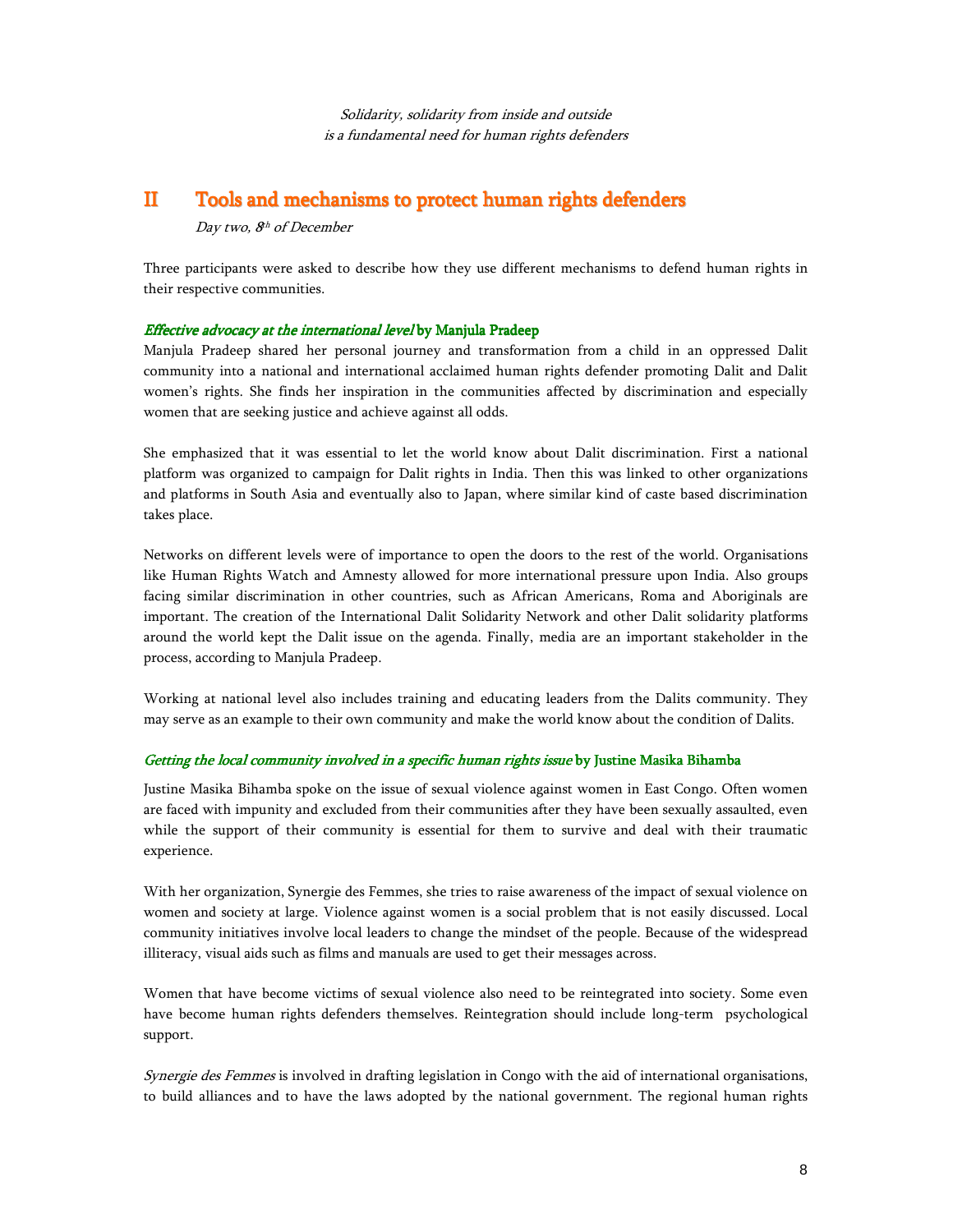mechanism of the African Union is adapted and translated to community level and can be used as a tool to promote human rights protection.

### Using national legislation to ensure the rights of minorities by Smaranda Enache

She explains her personal journey from a life under dictatorship into becoming a human rights defender in Romania focusing on minority rights and especially Roma.

In the early 90s virulent nationalism took hold of Romania which resulted in 30 cases of collective violence (pogroms) against Roma settlements by extreme nationalistic militias. During these atrocities, the police never intervened.

This led to the rise of networks to stop the atrocities committed against Roma. They documented the cases and send them to the national and international media and other human rights organizations in Europe. This allowed the issue to take middle stage in the world and brought the issue to the forefront.

There was an intervention of the European Court of Justice which reprimanded Romania and ensured the prosecution of perpetrators of the crimes against the Roma. Note that Romania was not reprimanded for the atrocities, but for lack of access to justice for the Roma.

The expulsion of Roma from France based on their ethnicity, was a confirmation for the Romanian government to treat the Roma as second-rate citizens. Furthermore, it used these developments to Europeanize the issue, although the solution of Roma discrimination in Europe is first and foremost a national question and the responsibility of the separate nation-states.

### Plenary discussion

Following the three presentations, tools and needs were identified to strengthen the work of human rights defenders.

### Capacity-building:

- Support must be based on local needs and demands;
- Training in use of and access to internet and creation of websites;
- Training on regional, national and international human rights mechanisms;
- Advocacy skills and how to develop a lobby strategy;
- Training of women leaders;
- Human rights education needs to be part of the solution.

### Networking:

- Link different levels (grass-root and international) of human rights defenders from different countries;
- Mutual capacity-building through networks sharing of specialties and capacities (linking and learning);
- Effective networks to avoid duplication and reinventing the same strategies;
- Inform and support international networks to keep the issue on the international agenda.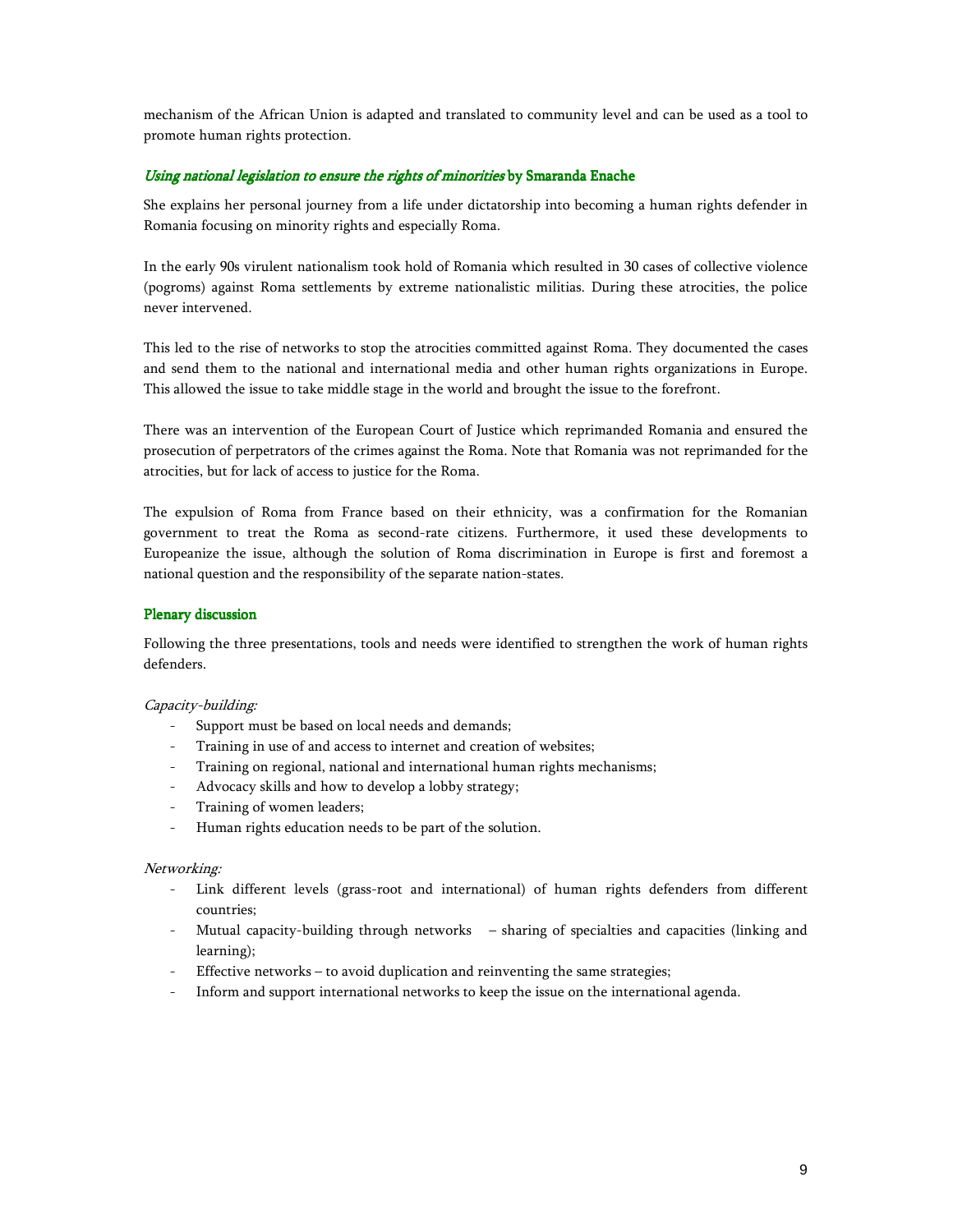### International community:

- Enhance the capabilities to apply for mobility for human rights defenders, as they are often refused visa to attend conferences or to conduct advocacy activities;
- Simplify the application procedure for EU and other international funds for easier access for grassroots level organisations;
- More regular consultation with diplomatic corps;
- Support the work of human rights defenders publicly as a way of protection;
- Sustained long-term financial support of human rights defenders organisations.

### Protection:

- Human rights defenders may need to be quickly moved away when they are under threat. Local networks may research whether the threat persists at the national level. If so, human rights defenders need to be moved abroad if they cannot stay in their country, even at a distance from their home town;
- Protection of Human Rights Defenders by a UN fund on human rights defenders;
- Protection of victims and witnesses of violence;
- Support individual families of human rights defenders as they are threatened as well;

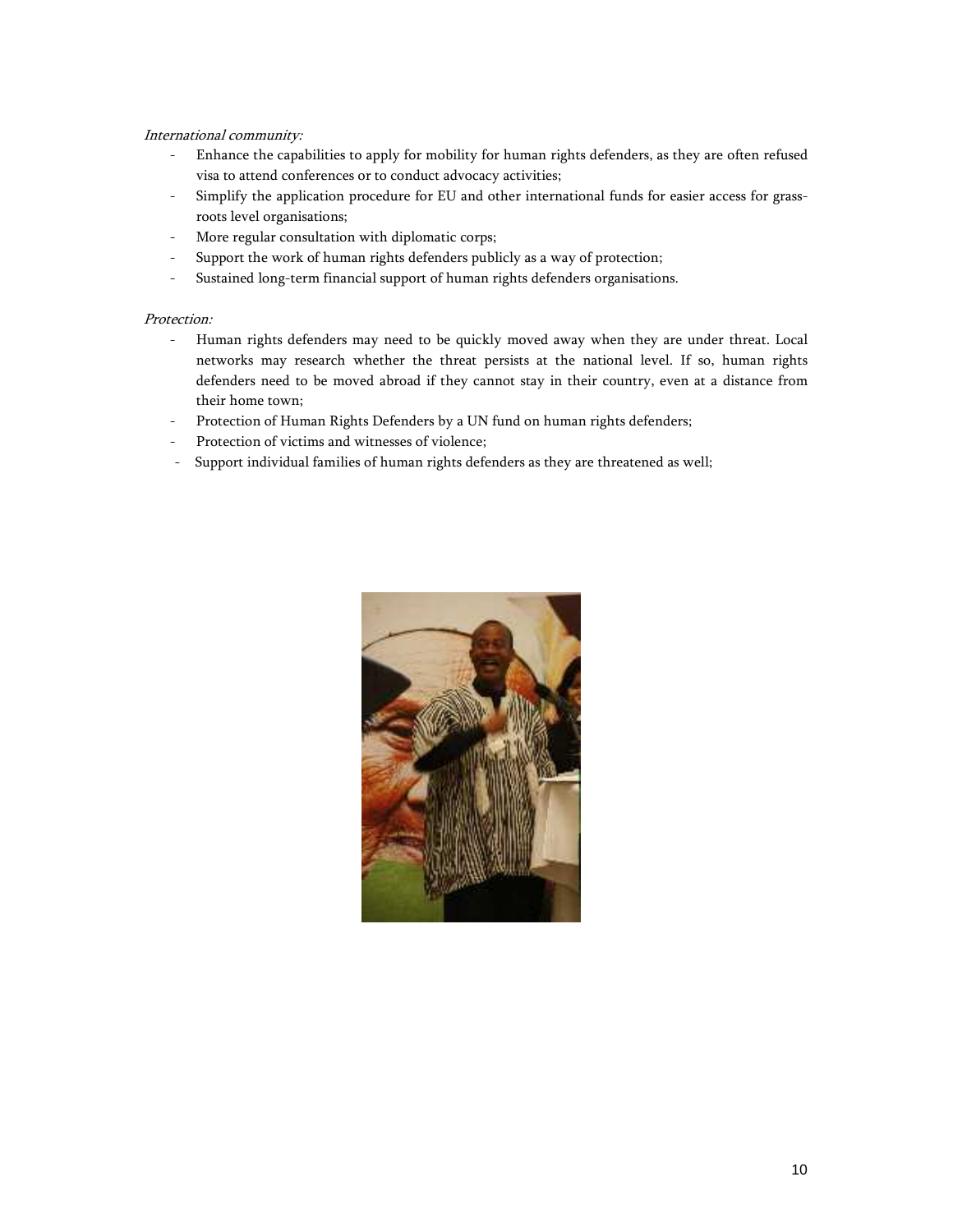A short term break is considered an urgent need for human rights defenders working under high pressure

### III Tools and mechanisms to protect human rights defenders (HRDs)

### Day three, 9 December

Four experts with extensive knowledge on EU and UN mechanisms to protect human rights defenders on the political level were requested to share their experiences. They each give their personal perspective with regard to a specific human rights instrument.

### Enforced disappearances by Ewoud Plate, Aim for Human Rights

Deprivation of liberty and denial of disappearances are some of the characteristics of enforced disappearances conducted by states.. People are arrested under mysterious circumstances (cars without number plates, during manifestations, roadblocks, no witnesses) so that no trace is left. A natural reaction of the family members and friends is disbelief that this person has disappeared or to blame oneself for the disappearance.

Solidarity is one of the first needs for the people directly affected. Lessons learnt can be useful to others. A strong network, good training, tactics and strategic thinking are essential ingredients to better protect oneself and and the family..

### HRD mechanisms and EU guidelines by Bjorn Petterson, International Service Human Rights

The UN Human Rights Defenders Declaration was adopted in 1998 by consensus. However, states continue to use domestic laws to frustrate the process. Communications ought to be confidential, and ought not expose the HRD nor their organization. Approximately 700 cases of abuse are reported by the UN every year. Urgent appeals are sent to governments, but response is slow. The UN Special Representative on Human Rights Defenders usually visits two or three countries per year to access the current human right situation, but only on invitation.

### Challenges of the mandate of the Special Representative

The *Code of Conduct<sup>1</sup>* that restricts their area of work; the fact that there are few responses to representatives' communications; a limited effect of the reporting; the fact that governments have a right to comment on the report prior to publishing; limited resources (including limited availability of assistants who do all the preparatory work).

The EU guidelines on human rights defenders were developed in 2004 as a practical tool for permanent representations in cases where human rights defenders are threatened. They were adopted by consensus. They are explicitly intended to reinforce the mandates of other mechanisms like the Special Procedures, and the UN Declaration on Human Rights. The guidelines provide EU Member States with the following tools to address human rights abuses.

- 1. Monitoring; representatives should not isolate themselves in embassies but monitor threats and attacks in the field, and analyse institutional frameworks;
- 2. Demarches: confidential as well as public Statements;
- 3. Political dialogue with counterparts;

 1 The Code of Conduct for Special Procedures was adopted in the Human Rights Council in 2007. There are several examples where Member States referred to this Code to attack the mandate holder for not handling according to the Code.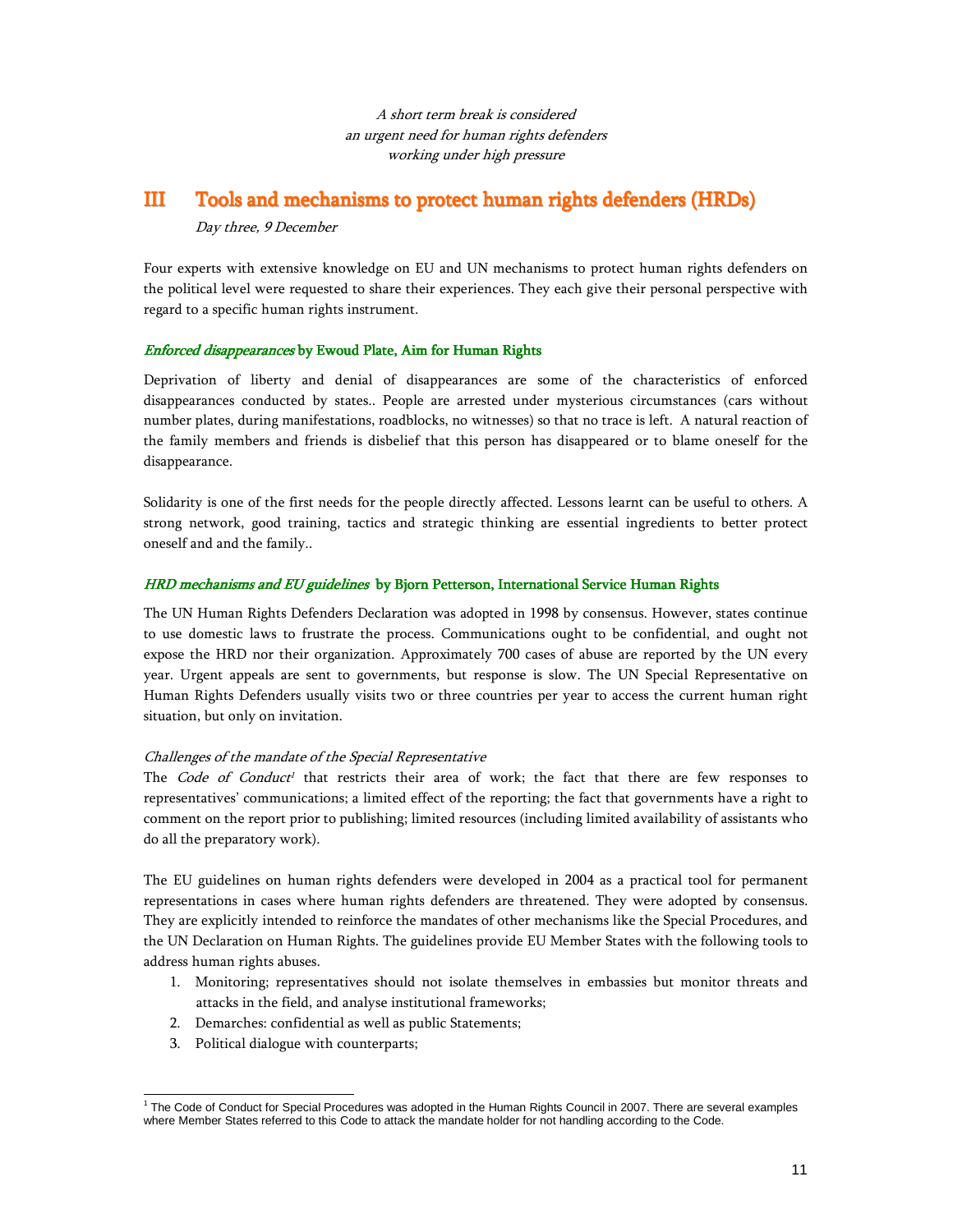- 4. Visible recognition, visits to offices of human rights defenders, attendance of press conferences, engagement in their activities and take actions to counterbalance stigmatization;
- 5. Trials: attend trials and send a message to officials this is sometimes outsourced to lawyers;
- 6. Financial support (EIDHR);
- 7. Physical protection and emergency visas.

One of the main challenges of the guidelines is their implementation on the ground. Strategies to implement the guidelines are often vague and inconsistent, if not non-existent.

### What else can be done?

There is a great need to disseminate the EU guidelines and to provide trainings to learn more about their application by human rights defenders when needed. There is a lack of consistency in their implementation, which depends largely on the willingness of the rotating presidency of the European Union. Under the presidency of Austria for example, 24 demarches of human rights defenders were reported, while under Finland's only four. The lack of consistency undermines sustainability. Involving human rights defenders in implementing and developing a strategy is another challenge.

### Commission Nationale des Droits de l'Homme en France by Michel Forst

The French government presents a human rights award each year. It was an initiative to sensitize the Parliament, government institutions and others that normally do not open their doors to urgent needs and questions of human rights defenders. The award is used as a tool to protect human rights defenders and to gain the defender international attention.

Every year two themes are given extra attention. Last year the impact of the economic crisis to the situation of human rights was a central theme. The request for nominations of human rights defenders is sent to all French embassies in foreign countries, and they disseminate this request to a wider network, including the press.

### Shelter cities by Vincent Forest, Frontline Brussels

It is easy to sell the idea of Shelter Cities: the objectives are clear, and it sounds attractive, but there is a whole road from theory to practice. The primary actors should be the municipalities themselves offering temporary accommodation. Even if there is no urgent procedure available, a letter from the city council may help, stating "we have accommodation ready and we would like to host this person". Other practical needs may be health insurances and travel costs coverage.

#### Lessons learnt

The visa issue is sensitive. Schengen only provides visa for a maximum of three months. If more time is needed, it will even be more complicated.

Willingness of cities is a prerequisite; they have to believe in the initiative.

Cities also need to share common practices, there needs to be an informal network of initiatives. If the European level is too high up, cities could start to link initiatives themselves. In the Netherlands it could be a network of NGOs that takes the first steps.

A short-term break for human rights defenders in trouble is considered an urgent need. In the discussion following Frontline's presentation, the participants shared experiences of how they could never stop their work, even at night, and they suffered physical and psychological consequences.

Support of the families of the human rights defenders is necessary. Protection of information is also seen as important.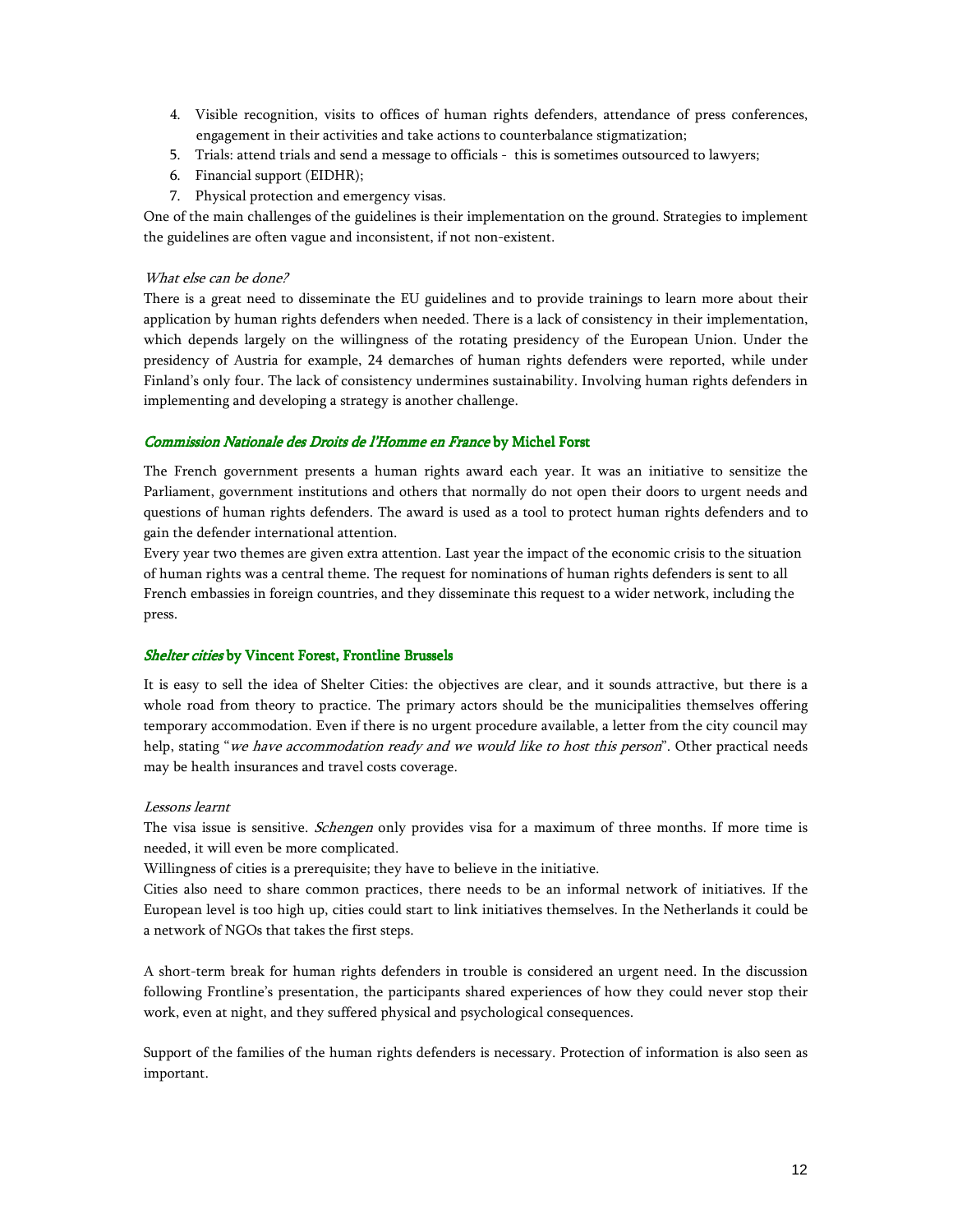### Human rights education needs to be part of the solution

### IV Presentation of outcomes seminar

Closure seminar, 10 December

On the last day of the seminar, the results were presented and discussed. Various governmental representatives and international non-governmental organisations were invited to witness the outcomes of the seminar. Furthermore the role of the Netherlands in the international arena of human rights was discussed with the Dutch Human Rights Ambassador.

Professor Tak opens the session by giving a summary of the previous days and by explaining the objectives of the seminar. He regards it as a moral obligation to support people who defend human rights anywhere on earth. He thinks everyone could be a human rights defender if he or she decides to be one.

### Presentation of the Declaration of Human Rights Defenders by Ms. Stella Murungi

See Annex I.

### Keynote speech by Samuel Kofi Woods

See Annex II for the complete speech

### Panel discussion

Participants: Manjula Pradeep, Barbara Oomen, Lionel Veer, Samuel Kofi Woods, Peter Tak (chair).

The challenges and needs of human rights defenders were discussed and centred around the topic of Shelter City initiative: a cooperation between NGO's and cities to host human rights defenders who urgently need temporary refuge. A summary of participants' contributions is given below.

Lionel Veer: Human rights problems of today are as urgent as they were when Mr. Veer started his career. Even contacting the Dutch embassy could be dangerous for inhabitants of some countries. Mr. Veer is in favour of the Shelter City initiative. The Ministry of Foreign Affairs would like to contribute to the realisation of this idea. The Shelter initiative could take away pressure on human rights defenders so they can reorganize and recharge their energy. The biggest problem of the realisation of the initiative will be the fact that much of the admissions policy is not decided by national policy but by Schengen. Initiatives like this one are often obstructed by bureaucracy. A successful shelter city programme can only be realized when the technical, financial and bureaucratic obstructions are removed. The Netherlands have become very restricted on migration; the challenge for the coming years will be to get less restrictive without 'opening the gates'.

Prof. Barbara Oomen: The fact that a minister from Africa can come and remind Europe of its own core values and commitments to human rights shows that human rights are of concern to us all. It would be encouraging if The Hague would become the first Shelter City of the Netherlands. The initiative could be supported by organising a competition with other ambitious cities, like Utrecht that presents itself as "European City of Human Rights". All authorities, especially on a local level should be involved.

Manjula Pradeep: Ideas like the Shelter City Initiative always require people who believe in it and who want to work hard to make it real. Those people could be everywhere: in parliament, within ministries, in the media, etc. In the case of Dalits, the biggest problem would be to get a passport. The Shelter City initiative is necessary because local solutions mostly fail. The Indian government will never support the initiative within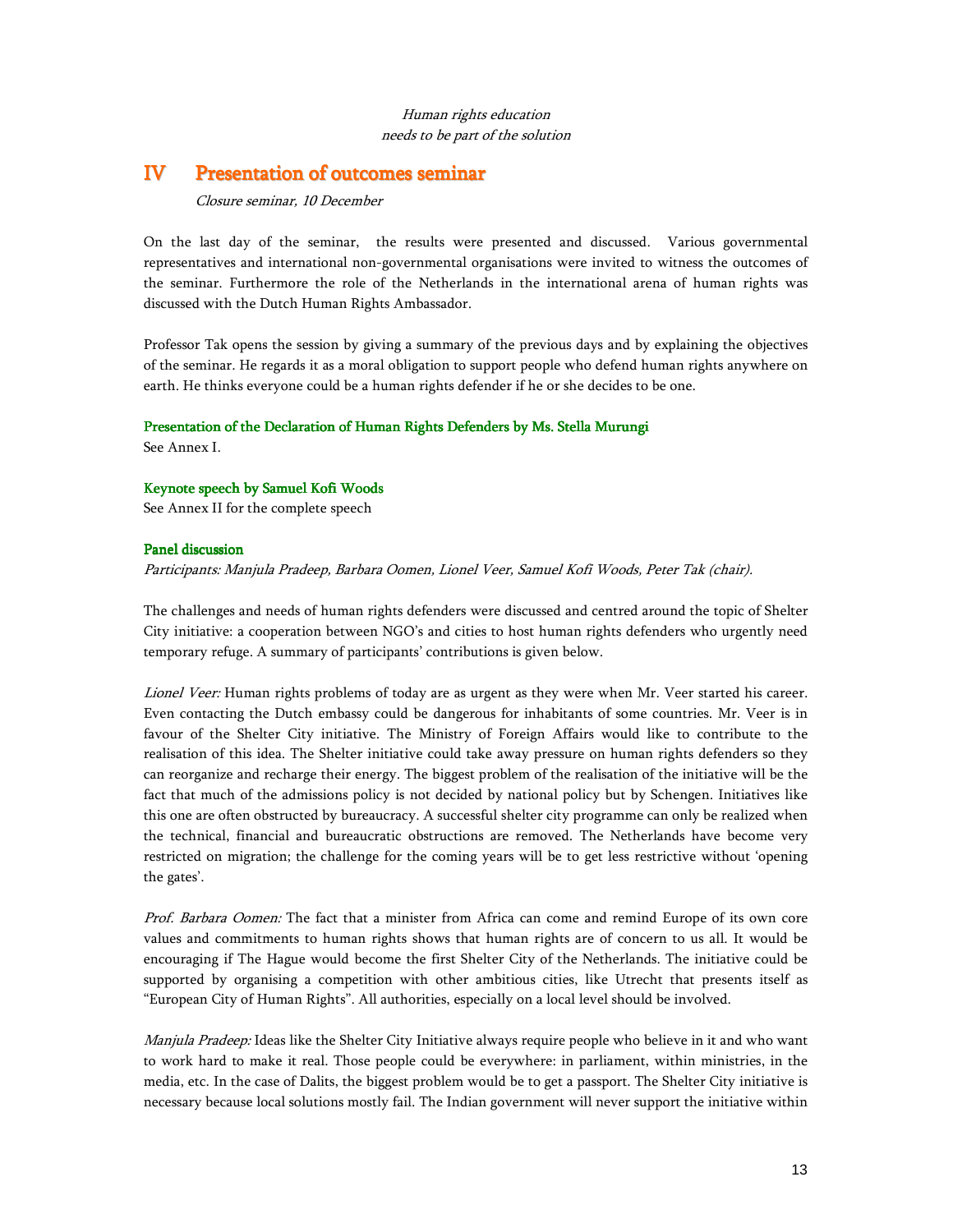its own borders. Because governments in the region often work closely together, a neighbouring country cannot be of much help to a human rights defender. No true human rights defender will prefer to leave his community and go to another country. They truly desire to continue their work as soon as possible. The risk that human rights defenders would stay in Europe indefinitely is not an issue according to her experiences. The public needs to be educated and informed about human rights and human rights violations. People are often scared of standing up against abuses, while other people are on their own and in desperate need of support. Being a human rights defender is not just a casual decision. People become it through the circumstances. It is not a job, it is a calling.

The public event was closed with words appreciation from Professor Tak. The expert panel as well as the participants of the event agreed that more concrete measures should and could be taken by organisations and countries such as the Netherlands in order to improve protection of endangered human rights defenders. And to take action to respond to the needs of human rights defenders, for example by initiating the City Shelter programme in the Netherlands. The declaration presented earlier, was adopted unanimously by both experts and other attendants of the meeting.

The award ceremony of the Human Rights Tulip followed at the Ministry of Foreign Affairs. All human rights defenders that partook in the seminar were present to the awarding of the Human Rights Tulip 2011 to Mrs. Bertha Oliva de Nativi of Honduras for her longstanding work for victims of disappearances and their families in Honduras.

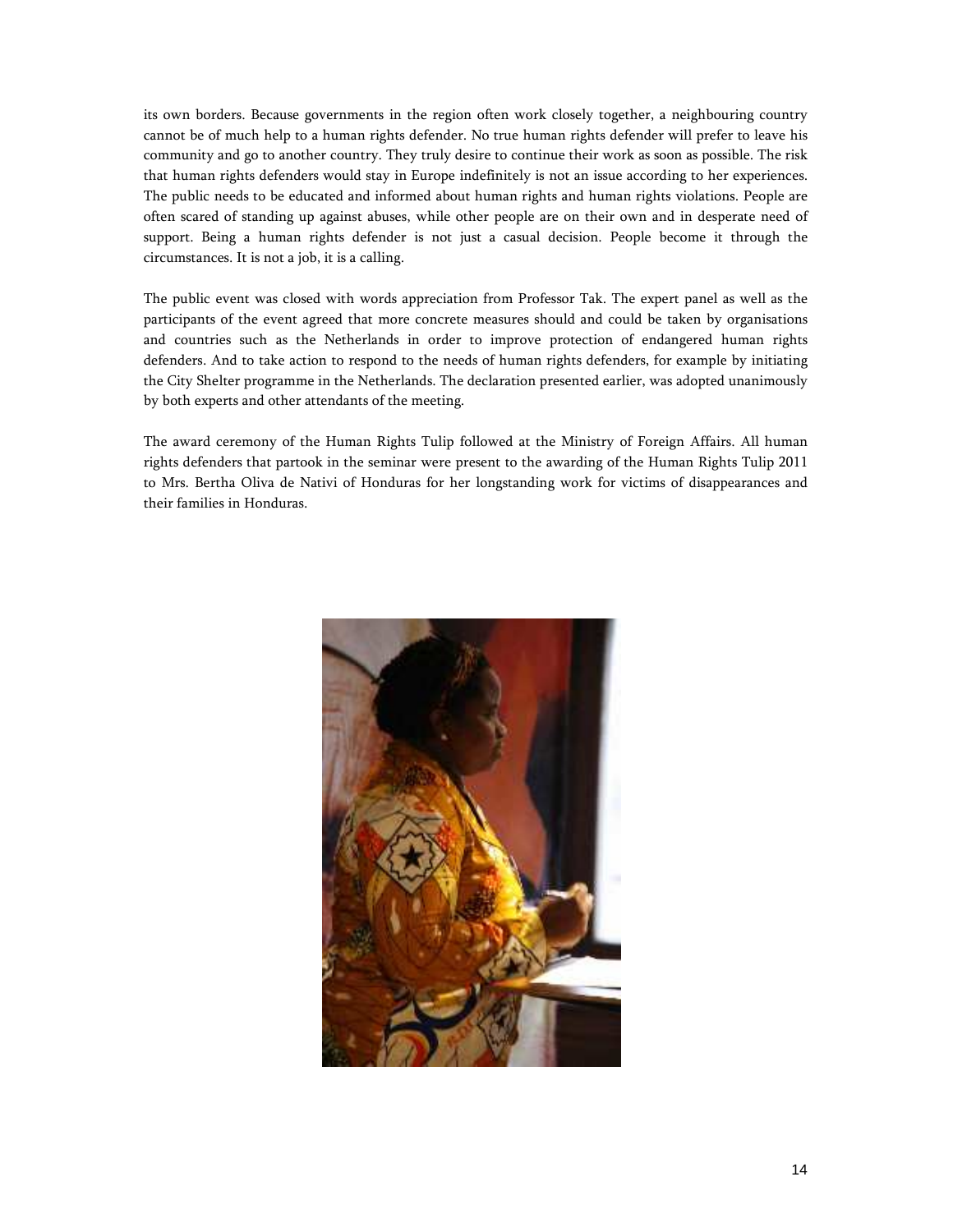### V Concluding observations of the seminar

During the three-day seminar a group of 25 participants participated and worked in small groups and in plenary sessions to share their experiences and needs in respect to their work as human rights defenders. Different kinds of needs and skills were identified, regardless of the context of human rights activists. Keywords that were emphasized repeatedly were: **Broad & reliable networks, access to reliable and secure** communication- and information channels and trainings for human rights professionals. Some of the main challenges that were mentioned were: high levels of illiteracy and difficult access to internet and the risk of donors' tendencies to think according to *short-term projects instead of long-term commitments* that are needed, leaving little space for local creative solutions.

Secondly, different international instruments aimed at strengthening the protection of human rights defenders were identified. Informal solidarity networks in cases of enforced disappearances were discussed in the context of Latin America. Human Rights Council instruments that could have political influence were illustrated with examples.

The EU-guidelines<sup>2</sup> on human rights defenders were discussed as a potentially effective instrument but so far, dissemination, translation and implementation of the guidelines are limited. Human rights defenders in their respective countries and the international community could support its implementation by advocating for broad translation and dissemination and by keeping EU-representatives informed of human rights violations and threats against human rights defenders.

The advantages and limitations of international award nominations were illustrated. While it might be an effective instrument to protect an individual by generating broad media attention, it may also obstruct the work of this exceptional human rights defender. Justine Masika Bihamba explained that after the award ceremony of the Human Rights Tulip in 2008, she was approached differently. She felt more safe and secure to denounce the violations against women in Goma and around. At the same time, people had high expectations of her as a spokesperson which meant that her daily work was jeopardised.

Finally Shelter Cities were put forward as an example from Ireland. If more cities in Europe create solidarity networks for temporary shelter, it meets an essential need of human rights defenders under high pressure. Lessons learnt from initiatives in other countries include the challenges of issuing a temporary visa, as well as the need to share common practises amongst Shelter Cities.

### Role of Justitia et Pax Netherlands

What do partners expect from Justitia et Pax Netherlands? One of the roles partners ascribe to Justitia et Pax Netherlands is to bring together different human rights defenders from all over the world to share their experiences and to learn from each other. This event was perceived as an example of showing solidarity. Activists from India learnt from the complex realities in the Democratic Republic of Congo, and activists that protected rights of marginalised Roma expressed their solidarity with Dalit women for example. Though coming from different contexts and different realities, participants recognized the same fears, struggles and actions. Justitia et Pax Netherlands was requested to continue linking different backgrounds and experiences by providing the opportunity to bringing together human rights activists.

 2 http://www.consilium.europa.eu/uedocs/cmsUpload/GuidelinesDefenders.pdf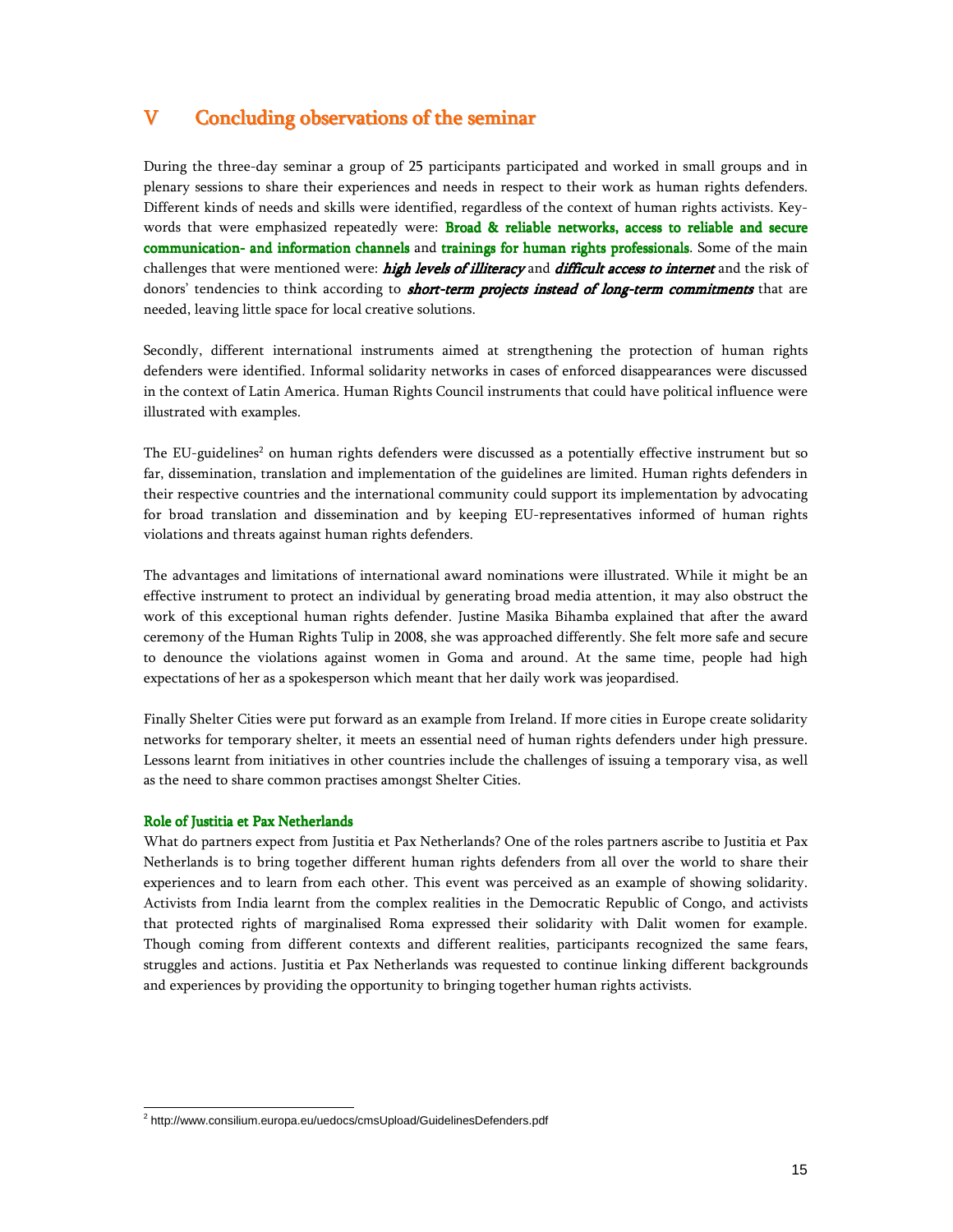Justitia et Pax Netherlands commits itself to:

- continue strengthening its partner network; a follow-up of this seminar is planned in December 2011;
- strengthen efforts advocating Shelter City The Hague in coalition with like-minded organisations in the Netherlands;
- advocate the strengthening of human rights instruments and their implementation as a high priority on the agenda;
- facilitate advocacy workshops and facilitate access to international decision-making institutions like the Office of the High Commissioner of Human Rights and Members of Parliament in Brussels and in The Hague.

Victor Scheffers closed the seminar by expressing these commitments on behalf of Justitia et Pax Netherlands, and by thanking all participants for their contributions that took place in an atmosphere of openness and trust.

The main priority needs and points of action that came up during the seminar are summarised below.

### Inventory of needs and actions to better protect human rights defenders

### Points of action

- Make sure human rights defenders can be moved quickly away from their town or city;
- Include protection of witnesses of human rights violations, before, during and after a trial against a human rights abuser;
- Advocate for implementation of EU-guidelines;
- Putting in place Early Alert systems and disseminate information to human rights networks;
- Advocate for a United Nations Human Rights Defenders Fund: if human rights defenders are in need of temporary relocation, this Fund could quickly and easily be accessed;
- Simplify EU-funds for local organisations and allow for smaller budgets;
- Human rights education needs to be integral part of human rights programmes.

### Urgent needs Urgent needs

- Mobility; as participation in international conferences is often obstructed by visa refusal;
- Solidarity (international and regional);
- Effective networks and partnerships;
- Access to accurate information, outreach of information to the public;
- Information exchange and secure communication channels (security-in-a-box<sup>3</sup>).

### Training needs Training needs

- Trainings on regional national and international human rights mechanisms;
- Advocacy skills: e.g. how to develop a lobby agenda that caters local circumstances of all parties concerned;
- Train women to be leaders within their communities;
- How to develop a security plan.

 $^3$  This is a toolkit and a project created by Frontline and Tactical Technology Collective: www.tacticaltech.org; to provide tools and techniques for the digital security of human rights defenders and people worldwide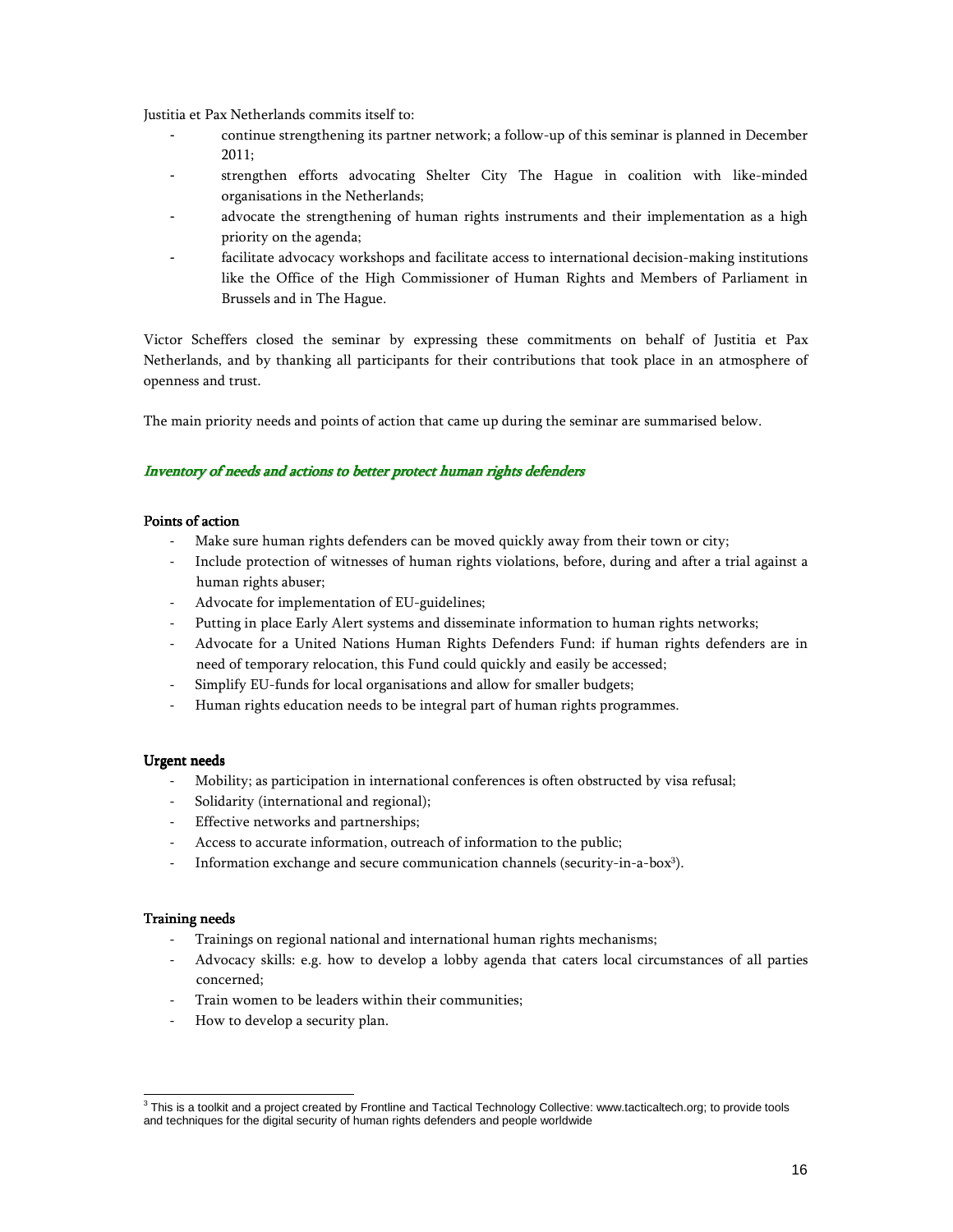### Long-term needs

- Support must be based on grass-root needs and demands;
- Installation of a monitoring mechanism in collaboration with local (human rights) networks:
- Support individuals and their families members
- Detailed mapping of regional and local level needs
- Coherent and coordinated intervention strategies of donors and international organisations.

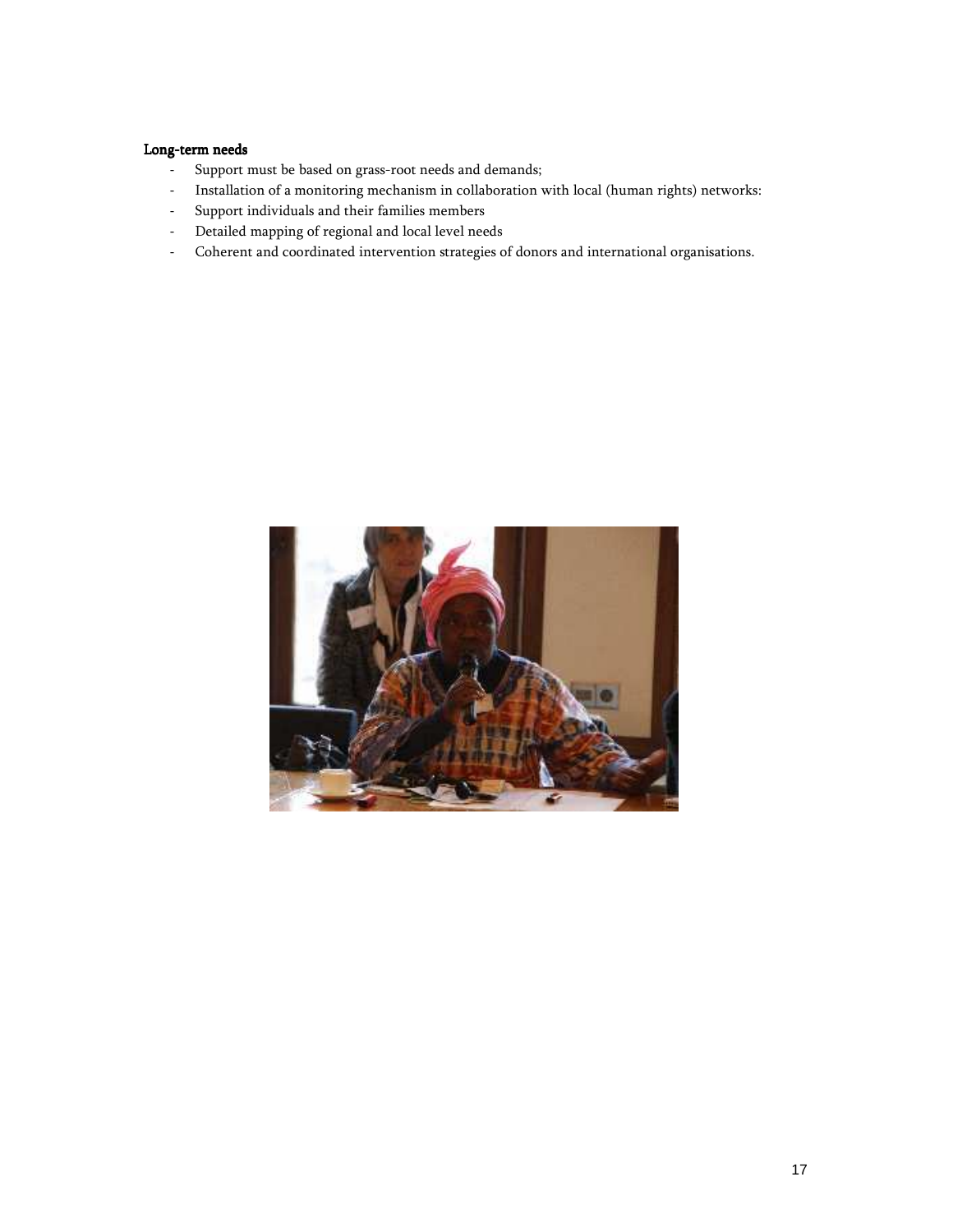# Annex I Declaration of Human Rights Defenders

as a response to the conclusions of a seminar of better protecting human rights defenders

We, human rights defenders convened in The Hague at the invitation of Justitia et Pax Netherlands;

1. Recall the fundamental and universal values of the United Nations Universal Declaration for Human Rights that was adopted 62 years ago by all member states;

- 2. Reemphasize that human rights are universal, inherent, indivisible, inalienable and non-negotiable;
- 3. Reiterate that these fundamental rights always need to be defended in all our societies.

We, human rights defenders convened commit ourselves to:

- a) *reaffirm* to continue to put human rights always at the forefront of our work and activities as human rights defenders (HRDs);
- b) promote and strengthen alliances and use all available peaceful instruments;
- c) *continue to support* the work and the needs of those who defend human rights at the grassroots and local level, for example by *creating regional safety networks*.

Moreover we commit ourselves to:

- d) *disseminate* our acquired knowledge on the EU guidelines and the UN protection mechanisms;
- e) *promote and strengthen our networks*, through building and further strengthening alliances;
- f) initiate, in cooperation with supporting NGOs, early alert systems so as to minimize the risks faced by human rights defenders;
- g) the use of all peaceful instruments available in the defence of human rights.

We stress the following *specific needs* of human rights defenders at the grassroots level, on top of existing mechanisms:

- to *receive the necessary support* at all levels to be able to carry out their work;
- the strengthening of networks of human rights defenders to mutually support and exchange information using safe networks of communication;
- having *access to psycho-social support* for human rights defenders including opportunities to rest and recover in a safe environment;
- *a safe environment* for all human rights defenders and their families and colleagues.

We recommend to the City of The Hague:

• to live up to its status as the International City of Justice and Peace and to engage in providing temporary shelter to human rights defenders in danger (such as the Shelter City project).

We recommend to the Dutch Government:

- to support these initiatives by creating emergency visa procedures for human rights defenders who are at risk in their home country;
- to continue to put human rights at the heart of domestic and foreign policies.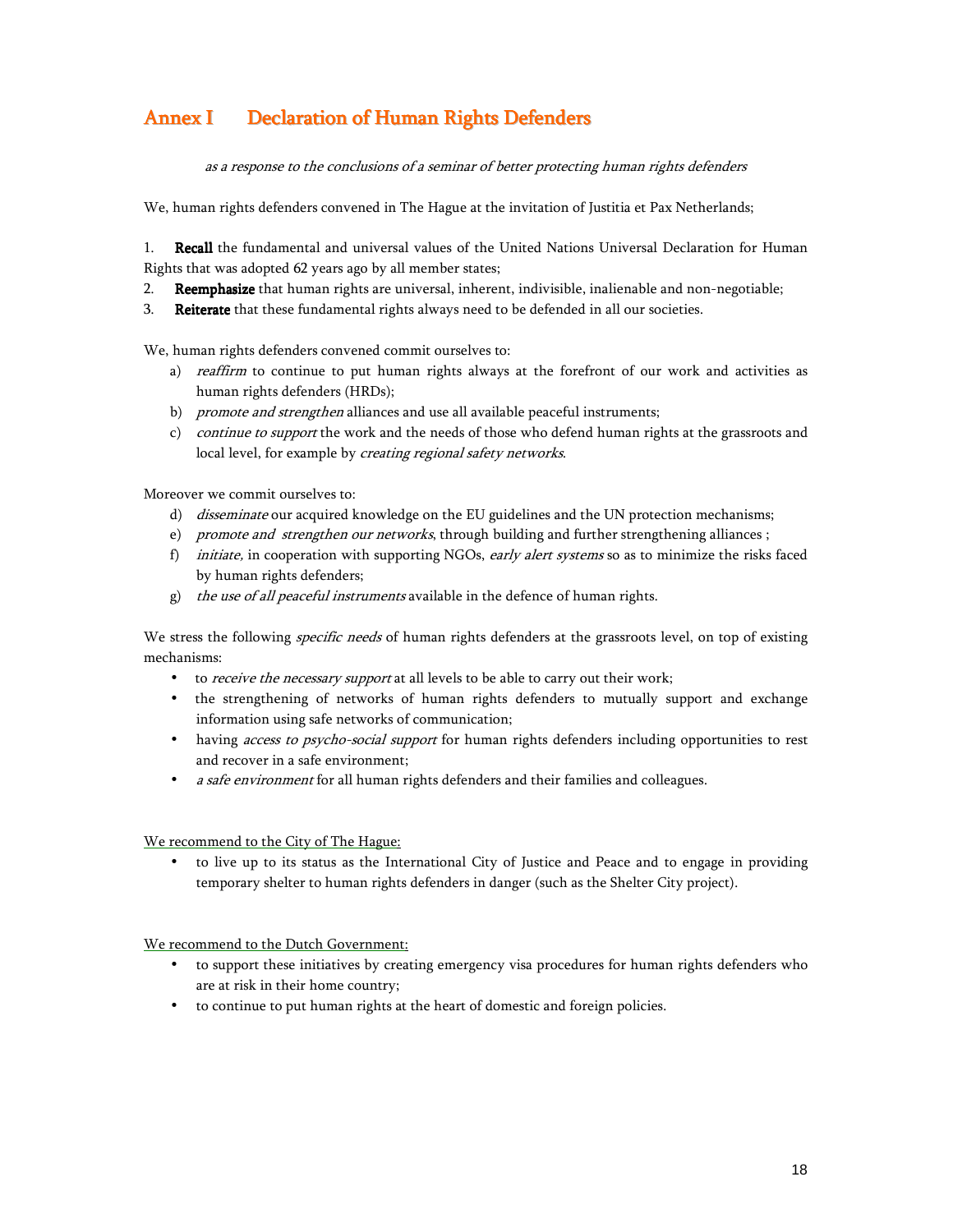### We recommend to the EU and the EU Member States:

- to provide active support to human rights defenders in all countries where they are represented;
- to ensure sustainable support to human rights organizations at grassroots level, strengthening institutions, giving long term modest support for basic conditions instead of the current practice of focusing on project support;
- to consult with human rights defenders when guidelines, country strategy and indicative programmes with regard to human rights defenders are reviewed and renewed;
- to make small funds available in case human rights defenders need to be relocated quickly;

### We recommend to the diplomatic missions of the EU (EEAS4) and the EU Member States:

- to make maximum use of their diplomatic networks to protect human rights defenders;
- to translate the EU guidelines on human rights defenders in local languages, so they become available to all, and to cooperate with religious institutions and local organizations to disseminate them to the grassroots levels;
- to send observers to courts where human rights defenders stand on trial;
- to monitor impunity for attacks on human rights defenders and act upon it as required by the EU Guidelines on human rights defenders;
- to appoint an EU Human Rights Ambassador.

We recommend to the Member States of the United Nations:

- to create a standing invitation for the Special Rapporteur on Human Rights Defenders;
- to create a United Nations Human Rights Defenders Fund for human rights defenders in need of quick relocation.

In closing we reiterate our commitment to work with representatives from the UN; EU; states; NGOs and individuals to improve the work, support and defence of human rights defenders.

 4 EEAS: European External Action Service: body of the European Union that came into force when the Lisbon Treaty was signed to coordinate the EU's foreign policy.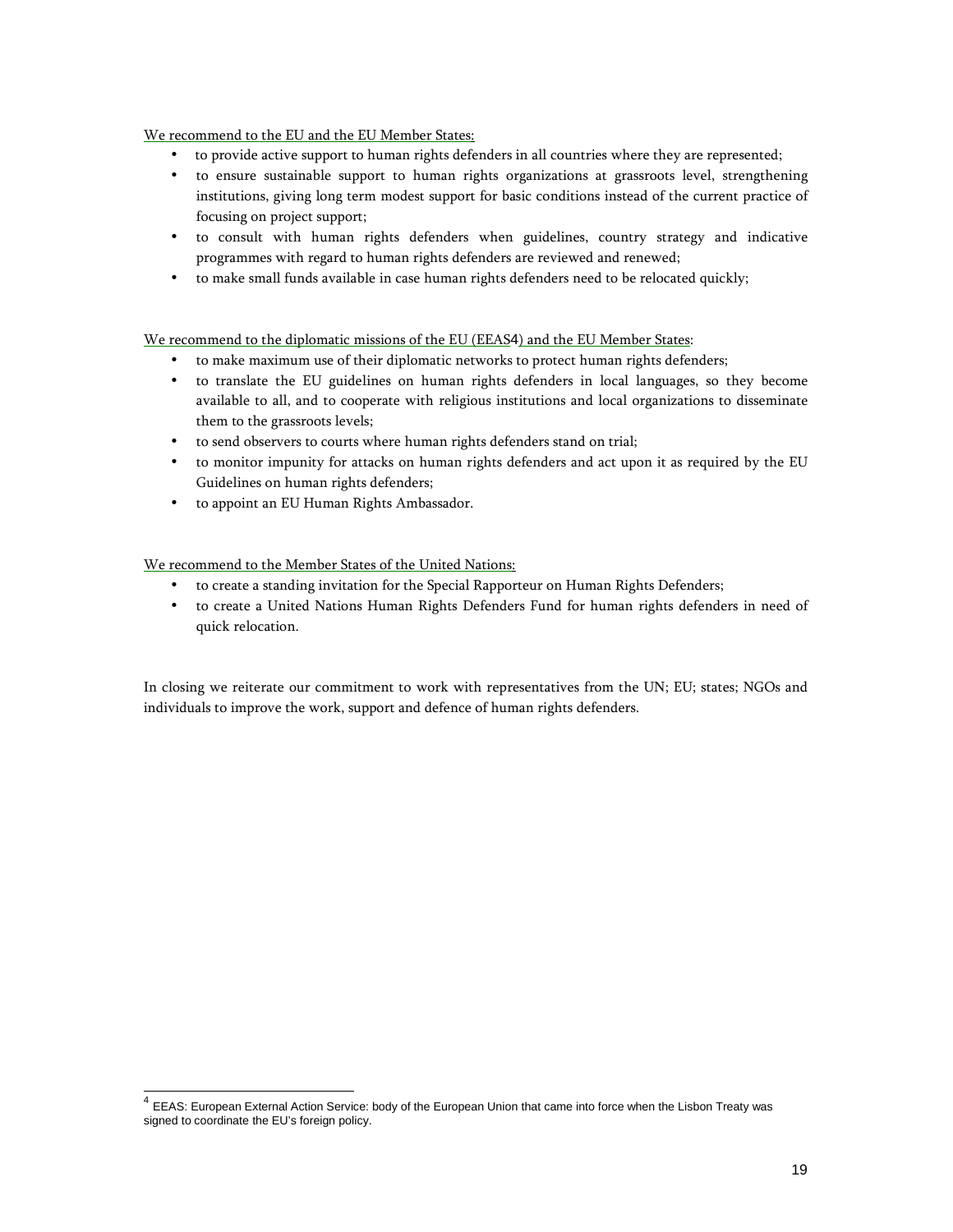### Annex II Keynote speech by Samuel Kofi Woods II

### INTERNATIONAL HUMAN RIGHTS DEFENDER MINISTER OF PUBLIC WORKS REPUBLIC OF LIBERIA **ON** INTERNATIONAL HUMAN RIGHTS DAY: FRIDAY, DECEMBER 10, 2010 THE HAGUE, NETHERLANDS,

My Dear Friend Victor Scheffers and Colleagues of Justitia et Pax, Netherlands Officials of the Dutch Government and Municipality My Fellow Human Rights Defenders from around the World My Dear Colleagues and Friends, People of the Netherlands Members of the Media People of our one World,

I have decided to wear a black shirt today in mourning of a Dear Friend and Colleague, Floribert Chebeya of the Democratic Republic of Congo (DRC) and his driver. Floribert lost his life few months ago under quizzical circumstances. On this day, as we focus on the protection of Human Rights Defenders, we are reminded too well of the extreme risk to which we are all subjected. I have been informed that five policemen should go on trial this month but the circumstances of the driver remains unknown. Floribert's death is a testimony to the heartless character of repressive governments and their agents. It echoes the urgent need to provide the protective environment for all defenders around the world who must confront the evils of their society. They are the Nathans of our day and need refuge. This ghastly act demands collective action and justice.

On this day, and in this way, I call urgent attention to the plight of all human defenders and citizens of the world who continue to suffer under excruciating circumstances as they struggle for the respect of human rights. I urge the international community, the Dutch Government and all of our friends to continue to pressurize the Government of Congo and similar governments to ensure that justice are done. The murderers of Defenders must not go free!

The blood, sweat and tears of many activists have made freedom and democracy possible. Many defenders continue to make the ultimate sacrifice so that the majority of our people can live in dignity.

I pay tribute to all of you and dedicate this day to all human rights defenders around the world. I call on the world community to recommit itself and transcend the narrow commitment enshrined in the declarations of human rights Defenders of 1998: the Rights and Responsibility of Individuals, Groups, and Organs of Society to Promote and Protect Universally Recognized Human Rights and Fundamental Freedoms.

Everyone by this declaration can be a human rights defender. In 2004, the African Commission decided in its session to appoint a Special Rapporteur on Human Rights Defenders. In Europe, the European Union has developed specific guidelines to assist defenders. These efforts are laudable but we must transcend the narrow bounds of declarations and rhetoric and become more practical.

The issue of human rights cannot be postponed, compromised or negotiated. Many Human Rights Defenders are increasingly at risk and needs shelter. Nations of the world must help create the working and living environment and ease immigration procedures through the shelter city initiative. I urge this with utmost speed and urgency.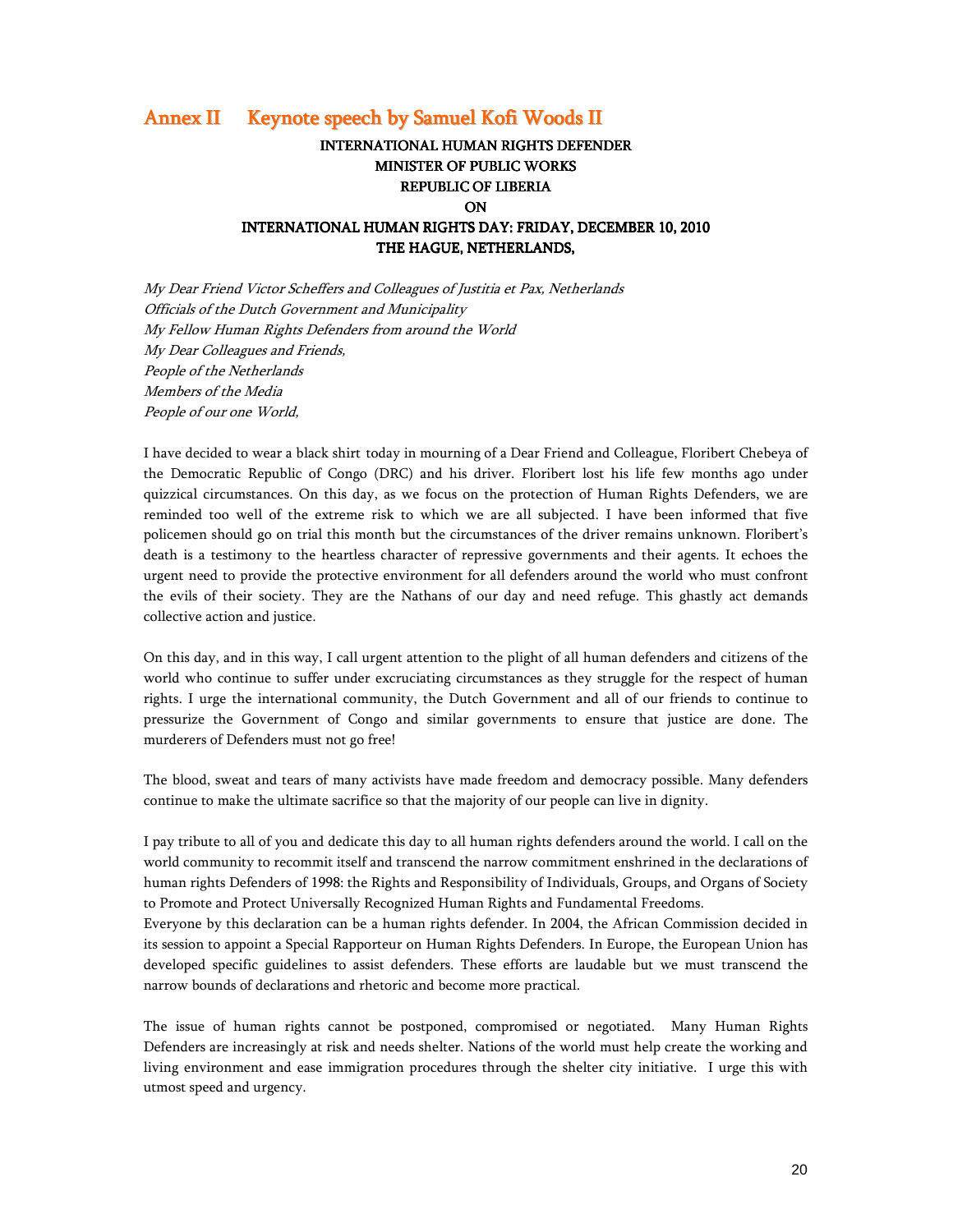Dear Friends, Today like every year, the world is summoned to reflect on the universal commitment to human rights as articulated on December 10, 1948. In solemn reflection we recommit ourselves to the respect for human dignity.

Today, simultaneous reflections and reawakening are taking place all over the world. I have been opportune by an invitation by the Justitia et Pax, Netherlands to travel here from Liberia, West Africa and join you in your days of reflection. I am honoured but humbled by your invitation.

As a human rights lawyer who had the experience of living here in Exile for two years, I hold dear the memories and nostalgia of the Netherlands. Its tulips, the winter, its people so charming and helpful provided temporary shelter for reflection, work, study and support to enable me live in hope and prepare for my return to Liberia. It is this preparation that has helped me contribute to the rebuilding of my country.

I am sure many Dutch Citizens must be proud of this singular contribution to Liberia after its years of war and devastation. My story here in Holland, the support of the Dutch Government and its people and prominent individuals most of whom I cannot name here give your country a human face. I always believed this is the real character of the Dutch People.

The proposed shelter city initiative for human rights defenders could produce many leaders for the future. There is a list of Nobel Peace Prize Laureates and other renowned scholars like Einstein who sought refuge elsewhere but later contributed positively to humanity. I am told that Gems are found in otherwise dirty surroundings.

The renowned city of Den Hague, my former home, the International Legal Capital of the World, the City of Justice and Peace is challenged to lead the way as one of the first shelter cities of the World. You have been a global leader for justice. You cannot fail us now.

On this day, I am humbled by your invitation but provoked by a world receding into fear, xenophobia, right-wing extremism, neo-conservative philosophy, the lust for materialism and individualism. In short, a world where violations of international laws are masked in insecurity and fear.

This is why I will share with you on this Human Rights Day my thoughts on the Topic: Human Rights: NEW CHALLENGES, NEW VISION

For more than 30 years I have endured an optimistic journey to defend human rights internationally. I do so believing the tenets of human rights are universal, inherent, inalienable, and indivisible.

Since 1948, the world has experienced the evolution of the human rights agenda. The generation of 1948 sought to end human miseries and indignities by offering the Universal Declaration as a source of redemption.

In the 60s, the Universal Declaration was refined into legally scripted conventions obligating States. The generation of the 70s saw additional developments with the formation of new mechanisms and commissions while the period of the 80s-2000s witnessed the emergence of legally enforceable and judiciable mechanisms.

Through these institutions, justice and due process and the end to impunity for crimes against humanity and violations of human rights were pursued. These progressive developments of the human rights regime were erected on the backs of human rights defenders around the world. These developments, however, will not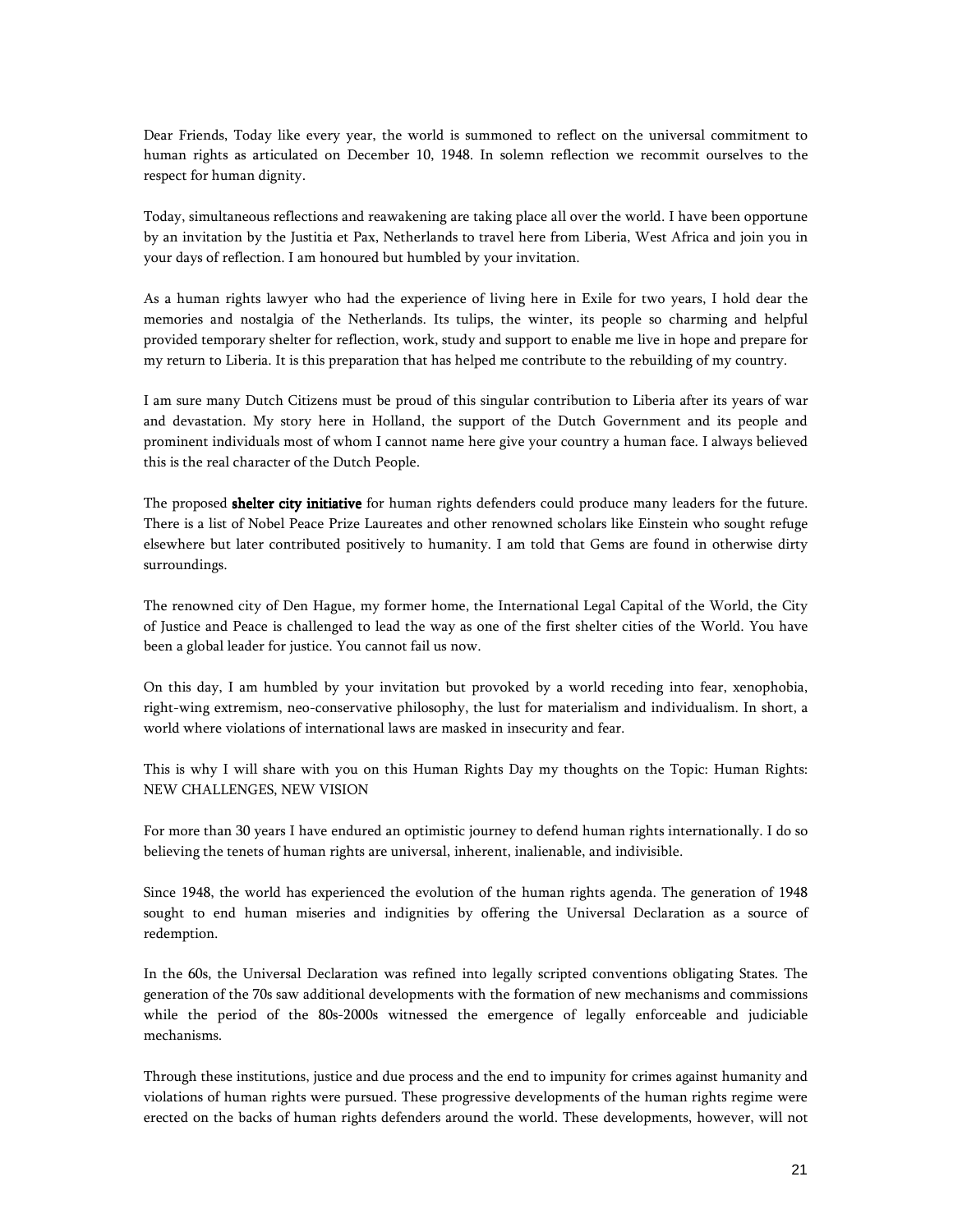impact the world, if like domestic laws, they are seen as bias and discriminatory: where the rich and powerful are excluded, where justice is for the weak and enforced only by the strong but not the law. The law must enrich human expectations and ensure that all low or high must become subjects of international justice. No nation or leader must be allowed to escape the claws of international justice based on a false sense of supremacy. This is what we seek. This is double standards.

Fellow Defenders and Friends, we have reasons to celebrate progress with international trials of dictators and mass murderers. Alleged perpetrators are being brought to justice before international tribunals. We celebrate these victories. Few years ago this was an illusion that has become possible. We must consolidate these gains and continue to hold the feet of governments and others to the fire.

As we celebrate these victories there are few issues and concerns that threatens us and could force us into retreat.

Let me mention few of these concerns:

The War on Terrorism: The spectre of 911 continues to haunt us. It was an attack on human decency. But with the formulations of new legal regime to protect democracy, new tools and weapons were place in the hands of dictators to violate individual and collective liberties. In many countries around the world new legislations were enacted and in some cases genuine defenders of human rights fell victims to all kinds of characterizations (conspirators, terrorists, etc.). We must seek to reverse this trend and create the avenue for laws to be enforced not out of anger, fear, and public anxiety but out of fairness and the pursuit of justice. The United States must therefore assume leadership in this regards.

As we gather here, we hold no illusion of the complex and often distressful national environment in which we all work. Our overriding concern therefore is to postulate a world free of humiliation and abuse of human rights.

The universal application of respect for the rule of law is lacking and democratic entitlements are constantly jeopardized. In Europe, the desire and pursuit of materialism compels the state to pander to right-wing and neo-conservative thinking as the way of finding solutions to their problem. This alternative is reversing the historic gains that Europe has made as a forerunner for modern state development. The so-called Fortress Europe is fastly becoming Dante's Hell.

The People of Europe know too well that the Island of Paradise that you seek to create can disappear in a sea of anarchy as your prosperity will never benefit you if it is achieved at the expense of human dignity. This is what I refer to as the Western and Eurocentric Tragedy: Human rights in the West and particularly in Europe are under threat and in retreat. The rise of rightist and so-called populist movement continues to feed on insecurity and indifference.

All over Europe and in the Netherlands, new laws and procedures are being developed to subject both its citizens and strangers alike to inhumane conditions. This is unacceptable.

I have resided in the Netherlands but it has become a strange place for me. I cannot recognize this country anymore. Development aid has been cut. Detention centres are being reinforced for asylum seekers and immigrants.

Your core values and those values that brought honour and respect to your nation are being negated. This is a historic tragedy for a continent whose history is built on refuge and terrible experience of violence. Where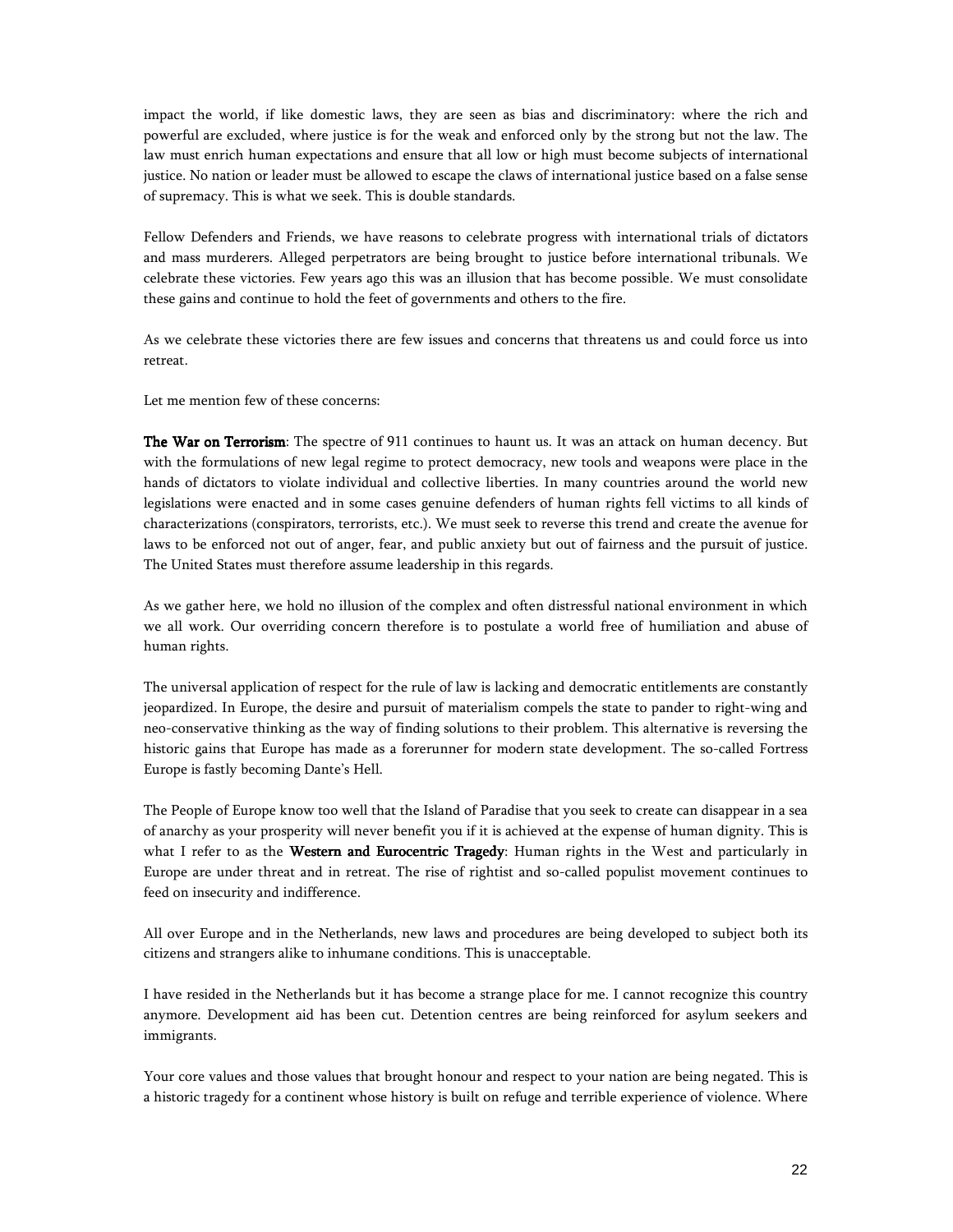is the Spanish Nunca Mas!!!! NEVER AGAIN!!!!! This society needs the real human rights defenders to stand up.

I have watched on television the horrifying images of the Roma being ejected and removed from France. Europe must act collectively and condemn this act of inhumanity.

My Dear Friends, I am in Europe and must therefore speak truth to Europe on this International human rights day. If the treatment to the Dalit in India is wrong, the TWA in Central Africa and other minorities around the world are inhumane then we must in this day and age condemn the treatment of the Roma's in Europe and their expulsion from France. We must not remain silent in the face of ethnic separation and genocidal acts reminiscence of Jewish alienation during the Second World War and the experience of Sudan's Darfur.

All decent men and women, the churches and religious communities, the media and governments must frown on this tragedy in Europe. The European conscience is being challenged and my message to you today is to seek redemption. Years ago, it took a European Minister to lecture our governments in Africa about human rights. On this day, an African Minister will tell you that your act against asylum seekers, the Roma's and others are wrong. You are on the wrong side of history.

Your treatment of strangers tells a lot about your civility. Those who fail to demonstrate leadership and conviction when their values are challenged fail the test of conviction and conscience.

My Dear Friends forgive me for the harm I do your invitation but as an international advocate of such acclaim, I must speak to issues here in the Netherlands otherwise my conscience will chastise me. "Injustice anywhere is a threat to justice everywhere"...

In Africa, greedy incumbents and demagogic oppositions see elections as an end rather than a means to the full realization of democratic entitlements of citizens. The democratic process is intended to ensure the exercise of basic human rights (freedom of assembly, speech, opinion, association, the press, etc) can be exercised not just by elections. In Kenya, Zimbabwe and now in Ivory Coast resistance to the will of the majority presents a defy the tenets of democracy. In the face of these violent resistances, human rights are violated. Sanctions must be imposed and more innovative actions taken against those who suppress the will of the majority and violate their rights. Here new international laws must be enacted to bring such violators to justice.

The issue of distributive justice, the integrity question, lack of institutions to deliver justice and due process presents a democratic façade. Until we respect the genuine exercise of fundamental freedoms, Africa will remain shrouded in a prolonged transition subjecting its citizens to pitiful existence.

In Asia and other parts of the world, there is a pre-occupation on the economic aggression. China, India and other nations makes us more sensitive to the importance of the Covenant on Economic, Social and Cultural Rights. We must ensure that community rights regarding natural resources and corporate social responsibility be enhanced. I call on the Chinese Government on this Day to acknowledge the Nobel Peace Prize Laureate and release him from Prison. We celebrate the freedom of the Burma leader Aung San Suu Kyi.

Dear Colleagues, I have raised these issues not to highlight the impossibilities of our task but to seek renewed commitment for the global new vision of a new world built on justice and respect for human dignity.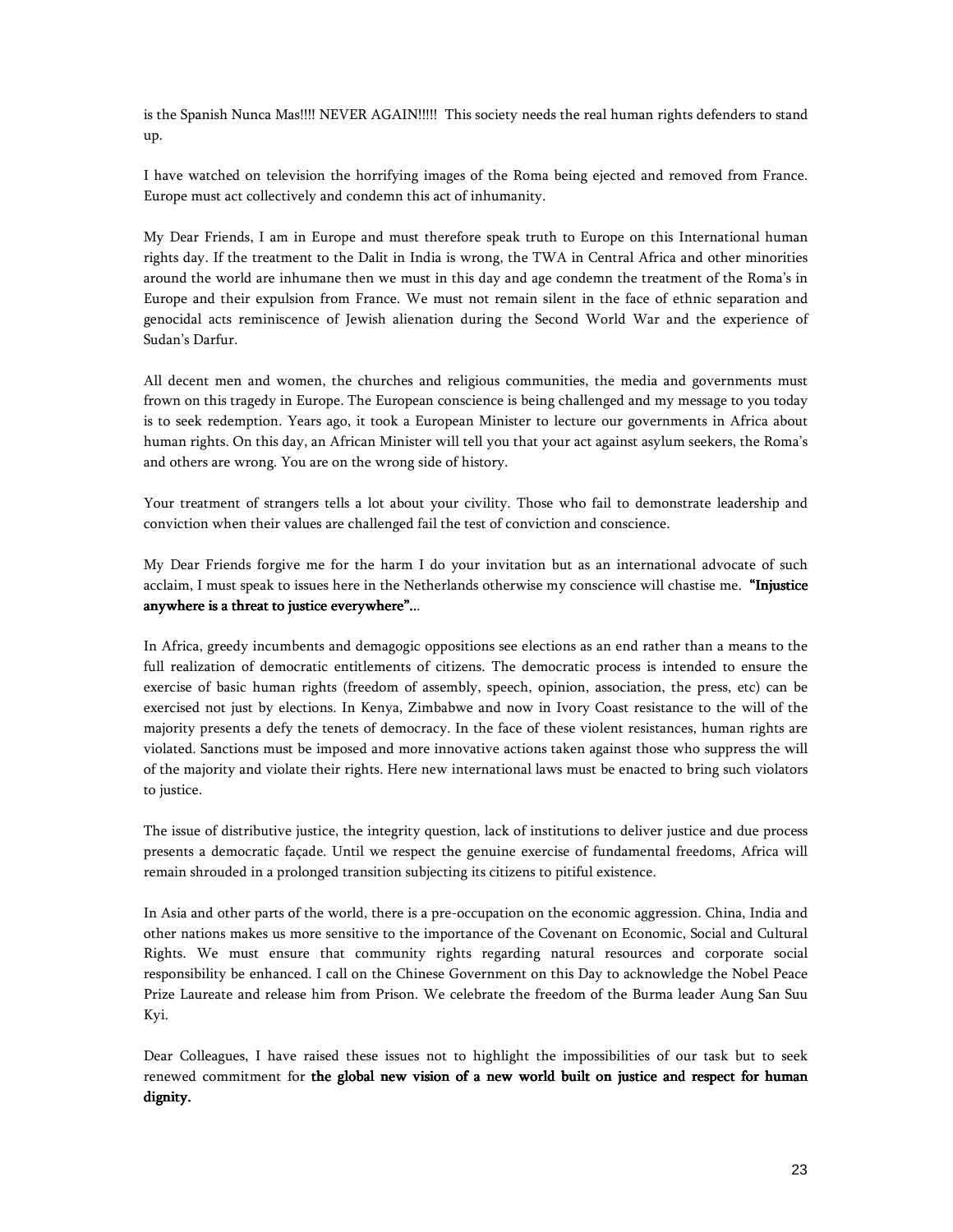With about 2.5 million people from about 127 countries being trafficked, with bonded labour, forced labour, sex trafficking and according to the International Labour Organization (ILO) more than 246 million children are being exploited, millions of women suffer various kinds of abuses, we need to act and act collective. Humanity is under attack.

This new vision must demand that our nations act individually and collectively to ensure that international laws are upheld; that human rights defenders will be protected and work in an environment free of harassment, threats and intimidation; that by building strong international networks and institutional capacity, we will succeed. The human rights struggle cannot be left to the human rights defenders alone. It is a wider responsibility of all peoples. We need movement not isolated islands.

As I take my seat, I have the firm belief that there is a universal contest between good and evil, good will eventually triumph over evil but good will not triumph by retreating from evil. Good must confront evil, by confronting evil; we offer society a moral alternative. Don't ever ask why but ask why not???? By asking the question why not, you unveil the enormous strength of the human spirit. Conviction must be tested to convert.

We must not loose hope, we must remain optimistic. The world is changing because we exist.

I THANK YOU!!!!

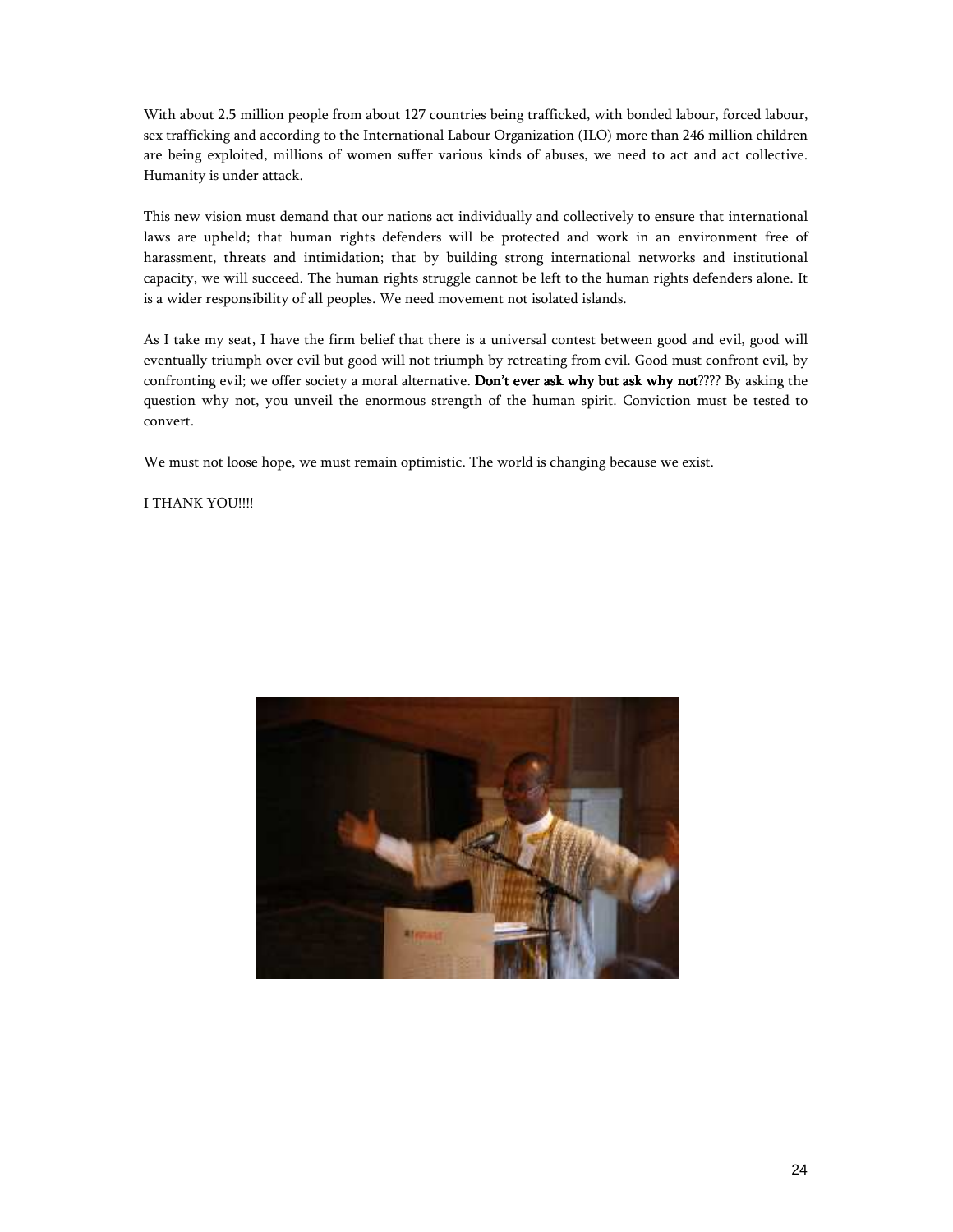# Annex III List of participants

### Maria Balkandzhieva - Bulgaria

Maria Balkandzhieva works at Amalipe. Working for the Roma community, Amalipe develops projects with a focus on lobby efforts, educational efforts and implementing specific cultural projects.

### Justine Masika Bihamba – Democratic Republic of the Congo

Justine Masika Bihamba is the Director of Synergie des Femmes pour les Victimes des Violences Sexuelles (SFVVS). SFVVS documents cases of war violence and sexual violence against women in war-torn Eastern Congo. In 2008 The Dutch Government awarded her the Dutch Human Rights Award.

### Sylvestre Bwira – Democratic Republic of the Congo

Sylvestre Bwira Kyahi is a human rights activist and chairman of the Civil Society of Masisi. In August 2010 he was kidnapped after sending an open letter to the President of the Democratic Republic of Congo. After a week of abduction and torture, he managed to escape the country in cooperation with MONUSCO, the Dutch Embassy and some friends on the international level. Early December, he arrived in the Netherlands for medical assistance and to demand more structural support from the international community for the deteriorated situation of human rights activists in the DRC.

### Alexandra Delemenchuk – Georgia

Alexandra Delemenchuk is Advisor International Affairs of the Women Information Center in Georgia. This organization works in the field of emancipation and women's rights. By organizing specific courses and providing information, the organization wants to further enhance women's capacities.

### Smaranda Enache – Romania

Smaranda Enache is the Vice-President of Liga Pro Europa. This organization strives towards the reduction of cultural tensions and racial stereotypes. The situation of the Roma, which are as well discriminated against in Romania is a central point of attention of the Liga Pro Europa.

### Chris Franssen – The Netherlands

Chris Franssen is a human rights activist. A former chaplain at the Amsterdam Airport Schiphol, he became chaplain of the Expulsion Centre Schiphol-Oost in 2008. He is a defender of human rights for asylum seekers and irregular immigrants in detention in the Netherlands.

### Germaine Girighiri – Democratic Republic Congo

Germaine Girighiri is a human rights defender from Eastern Congo. She works in close cooperation with the various human rights organizations towards respect of basic human rights in war-torn Eastern Congo.

#### Moise Kambere – Democratic Republic of the Congo

Moise Kambere is the General Secretary of the Groupe d'Associations de Défense des Droits de l'Homme et de la Paix (GADHOP). A network of 20 human rights organizations working in East-Congo, GADHOP strives towards peace and the protection of human rights defenders.

#### Agit Mirzoev – Georgia

Agit Mirzoev is the Director of the Public Movement Multinational Georgia (PMMG). PMMG is an umbrella organization which provides resource support and cooperates with the representatives of the more than 18 diaspora organizations and 56 grassroots NGOs working in the field for the protection of rights of ethnic, religious and linguistic groups residing in Georgia.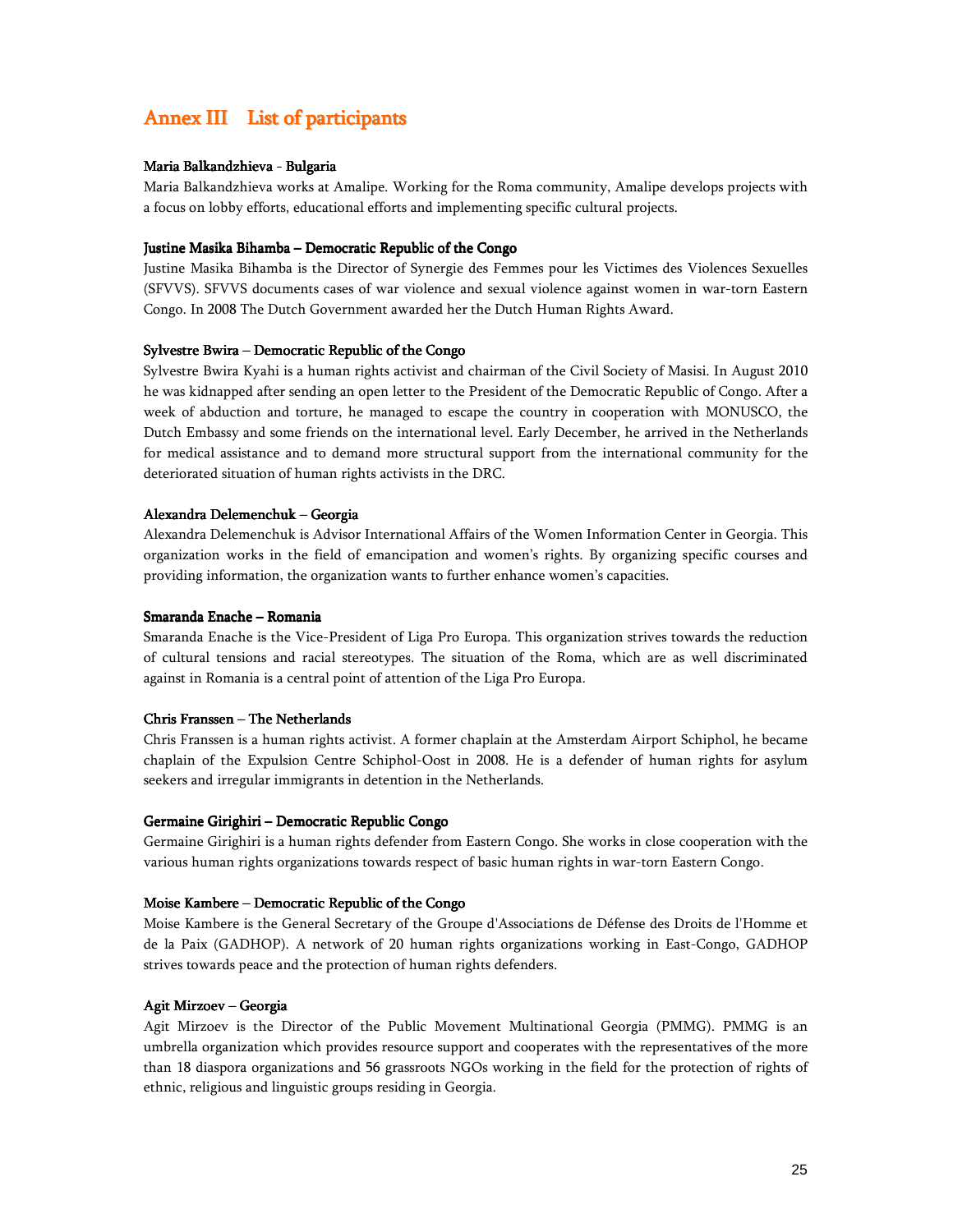### Patrick Kikandi Mulemeri – Democratic Republic of the Congo

Patrick Kikandi Mulemeri is the Director of Action Sociale pour la Paix et le Développement (ASPD). ASPD works to protect human rights in war-torn Eastern Congo. They monitor the human rights situation, publish statements about abuses and conduct lobby activities at the local and national authorities towards ending impunity.

### Stella Murungi – Uganda

Stella Murungi works at the East and Horn of Africa Human Rights Defenders Network. By publishing independent rapports about the situation of human rights defenders, by making cases of violence against human right defenders public and by implementing lobby activities towards the authorities GADHOP tries to support and protect human right defenders in East Africa.

#### Manjula Pradeep – India

Manjula Pradeep is the Director of Navsarjan (New Development). Navsarjan is a grassroots Dalit organization dedicated to ensuring human rights for all. Their main mission is to eliminate discrimination based on untouchability practices; to ensure equality of status and opportunities for all, regardless of caste, class or gender; and to ensure the rule of law. Navsarjan is the largest Dalit organization in Gujarat, active in more than 3,000 villages, as well as in the cities.

#### Miralem Tursinovic – Bosnia and Herzegovina

Miralem Tursinovic is the coordinator in Bosnia and Herzegovina of the Anna Lindh foundation, which wants to bring people together from across the Mediterranean to improve mutual respect among cultures. Since its launch in 2005 the organization developed a region-wide network of over 3000 civil society organisations.

### Samuel Kofi Woods – Liberia

Samuel Kofi Woods is a Liberian human rights activist, journalist, politician and academic. In November 1991 he became head of the Justice and Peace Commission of the Catholic Church in Liberia. In 1994, Samuel Kofi Woods founded and still runs the Forefront Organisation, which documented many human rights abuses during the Second Liberian Civil War. He won the Reebok Human Rights Award in 1994 and received the Pope's human rights medal. Woods is the current Minister of Public Works in the Government of Liberia under President Ellen Johnson-Sirleaf.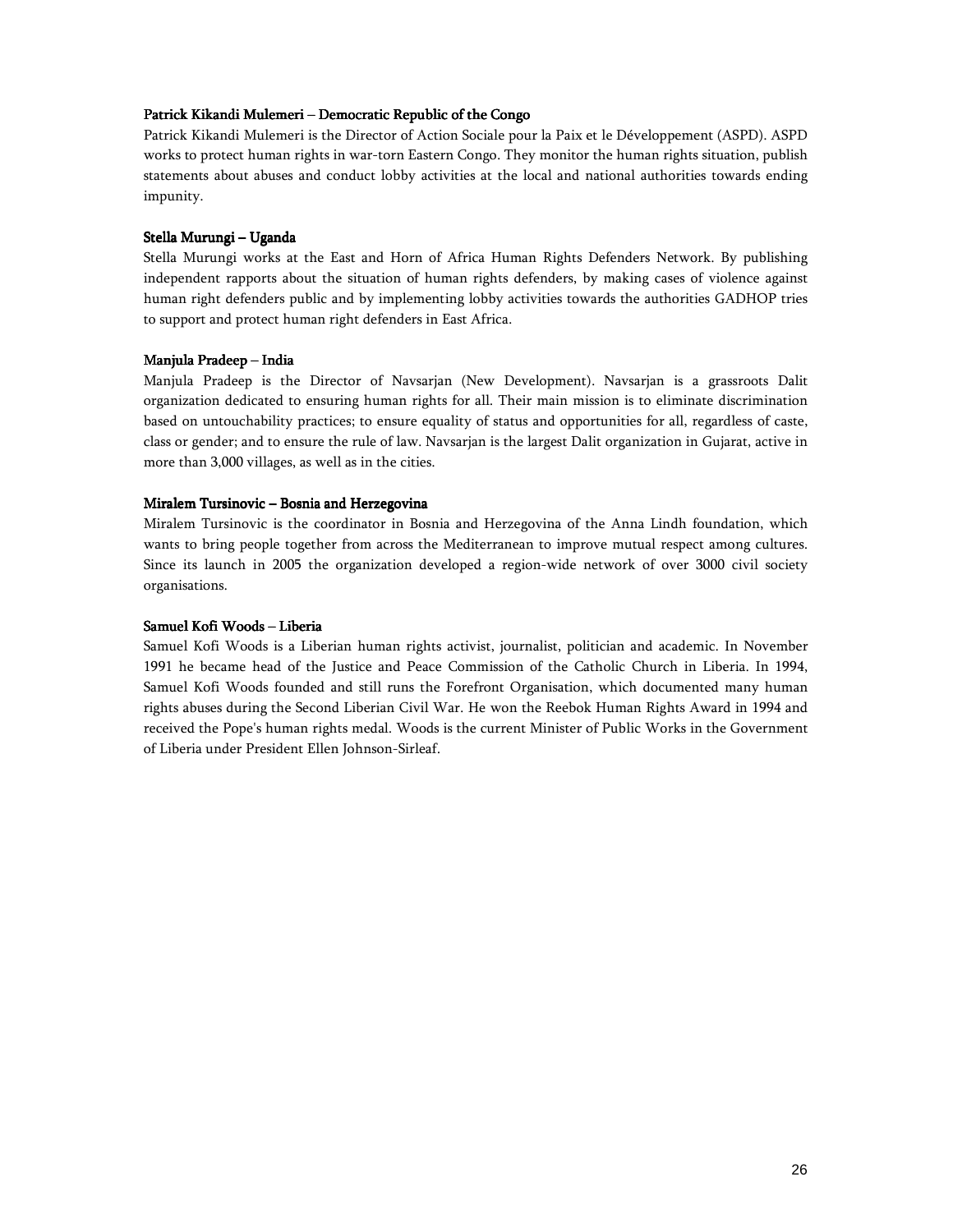## Annex IV Guests

### Tori Egherman – The United States of America

Tori Egherman lived and worked in Iran for four years (2003 – 2007) and was co-author of the blog View from Iran (viewfromiran.blogspot.com). She is currently part of the international team for United4Iran and works with Arseh Sevom, a NGO dedicated to building civil society in Iran and related communities.

### Astrid Frey – the Netherlands

Astrid Frey is Programme Officer of Cordaid's women and violence programme. Cordaid combines more than 90 years' experience and expertise in emergency aid and structural poverty eradication. One of the biggest international development organisation, it has a network of almost a thousand partner organisations in 36 countries in Africa, Asia and Latin America.

### Bogale Kassaye – Ethiopia & the Netherlands

Bogale Kassaye is the President of the Ethiopian Human Rights Council (EHRC). The EHRC has multiple offices in Ethiopia which lobby for human rights and document human rights abuses.

### Daniel Legutke – Germany

Daniel Legukte is staff member for human rights with the German Commission for Justice and Peace. The German Commission for Justice and Peace assembles the Catholic institutions and organisations which work at the international level in Germany. Justice and Peace is their joint voice in society and politics and wants to draw the German public's attention to the world-wide issues of justice and peace.

### Ewoud Plate – the Netherlands

Ewoud Plate is Senior Legal Training and Advocacy Officer at Aim for Human Rights. Aim for Human Rights supports organisations which fight for human rights all over the world. Local organisations are often the first to notice that human rights are violated and are well-placed to act immediately. Aim for Human Rights enhances their capacities through trainings.

### Jeanet van der Woude – the Netherlands

Jeanet van der Woude is Senior Political Affairs Officer of the Dutch section of Amnesty International. Amnesty International is a global movement of 2.8 million supporters, members and activists in more than 150 countries and territories who campaign to end grave abuses of human rights. The vision of Amnesty International is for every person to enjoy all the rights enshrined in the Universal Declaration of Human Rights and other international human rights standards.

### Team of Justitia et Pax Netherlands

Victor Scheffers; Sebastiaan van der Zwaan; Annemiek van Voorst; Jagoda Paukovic; Nienke Vermeulen; Marijn Peperkamp; Nathalie van Schagen; Jakob de Jonge; Radboud Reijn; Floor Schuiling; Sara Pavan; Tony Fernandes; Martine Benschop; Anne van Dalen; Wim Ruijgrok; Nicole Janssen; Wendy Sasse; Bastiaan de Jong.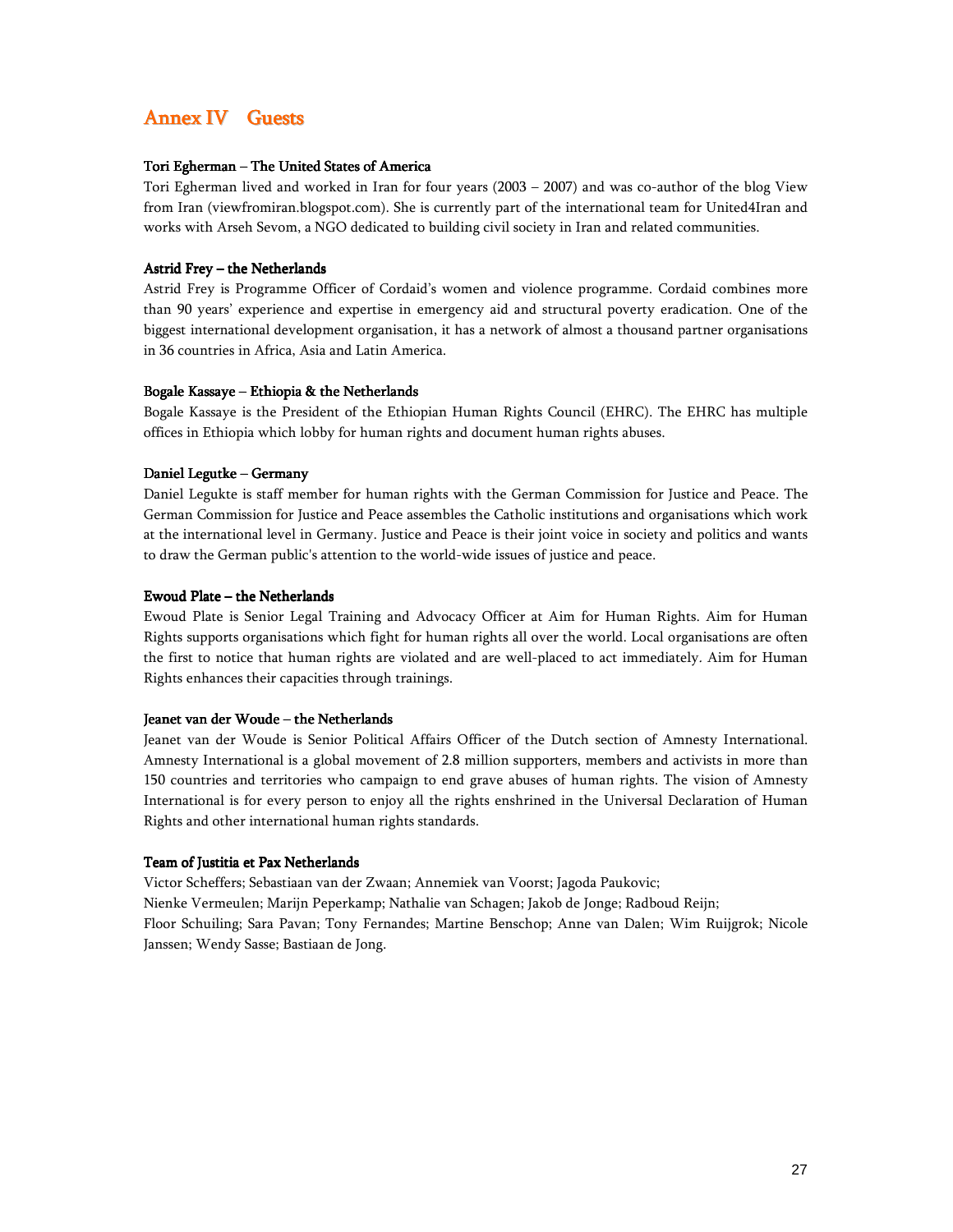# Annex V Speakers

### Vincent Forest – Belgium

Vincent Forest is the Head of the EU office of Front Line. Front Line is the international foundation for the protection of human rights defenders. Front Line was founded in Dublin in 2001 with the specific aim of protecting human rights defenders at risk: people who work non-violently for any or all of the rights enshrined in the Universal Declaration of Human Rights (UDHR). Front Line aims to address the protection needs identified by defenders themselves.

### Michel Forst – France

Michel Forst is the Secretary General of the National Consultative Commission on Human Rights. The commission is the official advisory body for the government on the subjects of human rights and humanitarian action. They support the Prime Minister and the government with advice regarding the questions within these fields. The commission grants the French Human Rights Award "Prix des Droits de l'homme de la République française - Liberté - Égalité - Fraternité", which is awarded each year by the French Prime Minister.

### Jakob de Jonge- the Netherlands

Jakob de Jonge is researcher and author of the report on humanity in aliens' detention centres in the Netherlands. For Justitia et Pax Netherlands, he is spokesperson for alternatives for detention regarding (political) refugees and asylum seekers that are not awarded a (temporarily) visa.

### Bjorn Pettersson – Switzerland

Bjorn Pettersson is the Director of the International Service for Human Rights (ISHR). Based in Geneva, ISHR supports the engagement of human rights defenders with the UN and regional human rights systems. In turn, ISHR also aims to make these systems more effective, more accessible to human rights defenders, and more responsive to their concerns. They work at national, regional and international level.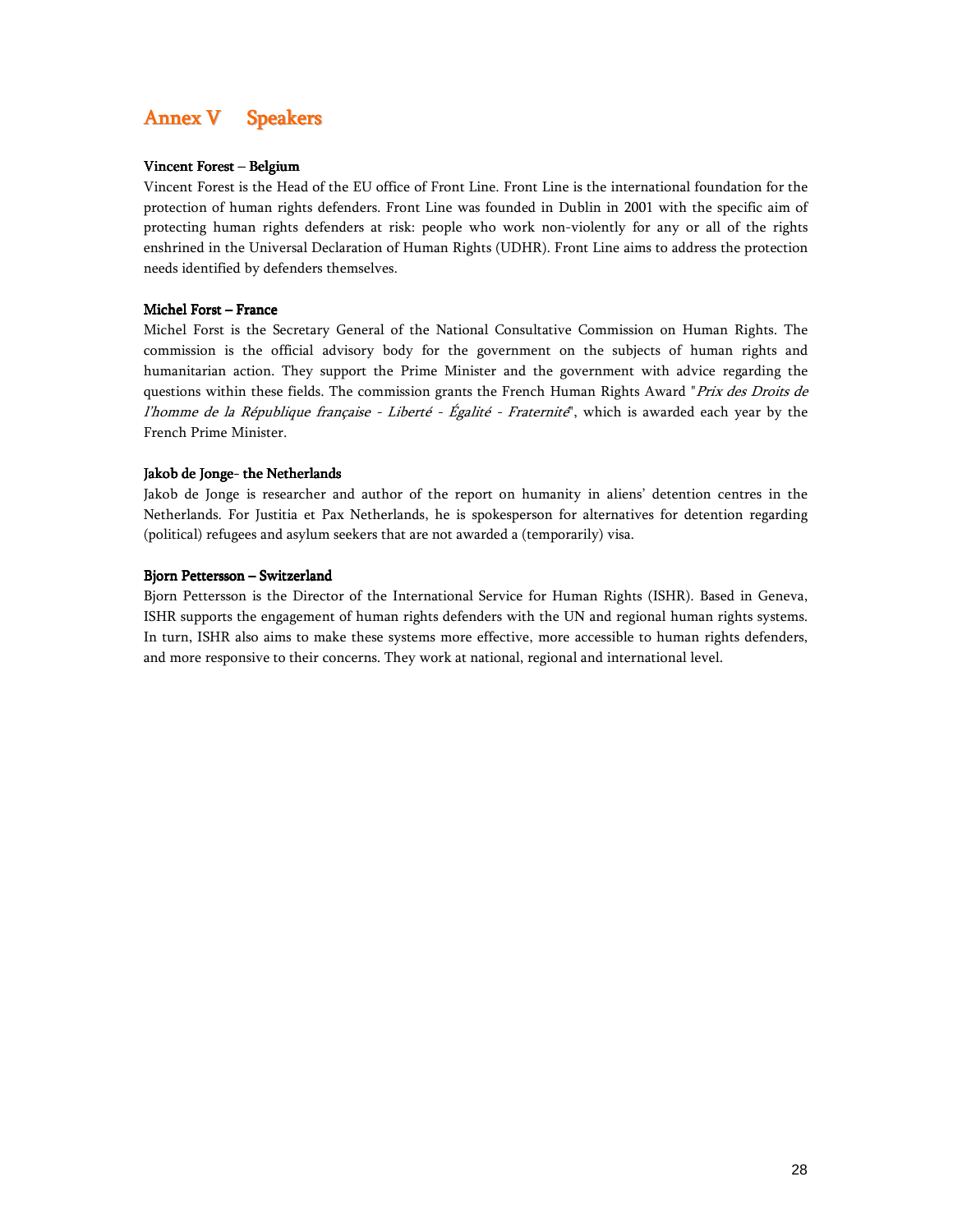# Annex VI Chairpersons and panel members

### Jan van der Kolk – the Netherlands

Jan van der Kolk is Chair of the Working Group on Refugees of the Council of Churches. As well as a former deputy director of a large department at the Ministry of Transportation and the Environment, he has been a board member of the organisation for development cooperation ICCO. From 1999 until 2005 he was president of the Foundation Church and World.

### Maria Martens – the Netherlands

Maria Martens is the current President of SIMAVI, a development cooperation organisation. Ms. Martens was a member of the European Parliament from 1999-2009 on behalf of the Christian Democratic Party. In the European Parliament Ms Martens was spokesperson on i.a. Development Cooperation.

### Barbara Oomen – the Netherlands

Barbara M. Oomen is Associate Professor of Law at Roosevelt Academy, with a specific interest in human rights, socio-scientific approaches to law, and the relationship between law and cultural diversity. Prof. Oomen also holds an endowed Chair in Legal Pluralism at the University of Amsterdam.

### Victor Scheffers, the Netherlands

Victor Scheffers is Director of Justitia et Pax Netherlands, the Catholic organisation for justice and peace in The Netherlands. Inspired by the social teachings from the Catholic church, Justitia et Pax stands up for human rights and social justice, worldwide and in the Netherlands.

### Peter Tak – the Netherlands

Peter Tak is the Chairman of the Justitia et Pax Commission Netherlands and Emeritus Professor of Law at Radboud University Nijmegen. Prof. Tak is a leading comparatist in criminal law. Justitia et Pax Netherlands is the Catholic organisation for Justitia et Pax in The Netherlands. Inspired by the social teachings from the Catholic church, Justitia et Pax stands up for human rights and social justice, worldwide and in the Netherlands.

### Lionel Veer – the Netherlands

Lionel Veer is the Dutch Human Rights Ambassador and as such supports the central and recognizable profile for human rights in international affairs. Moreover, the Human Rights Ambassador ensures cohesion in Dutch human rights policy. Prior to his current post, Lionel Veer was Ambassador for the Netherlands in Croatia.